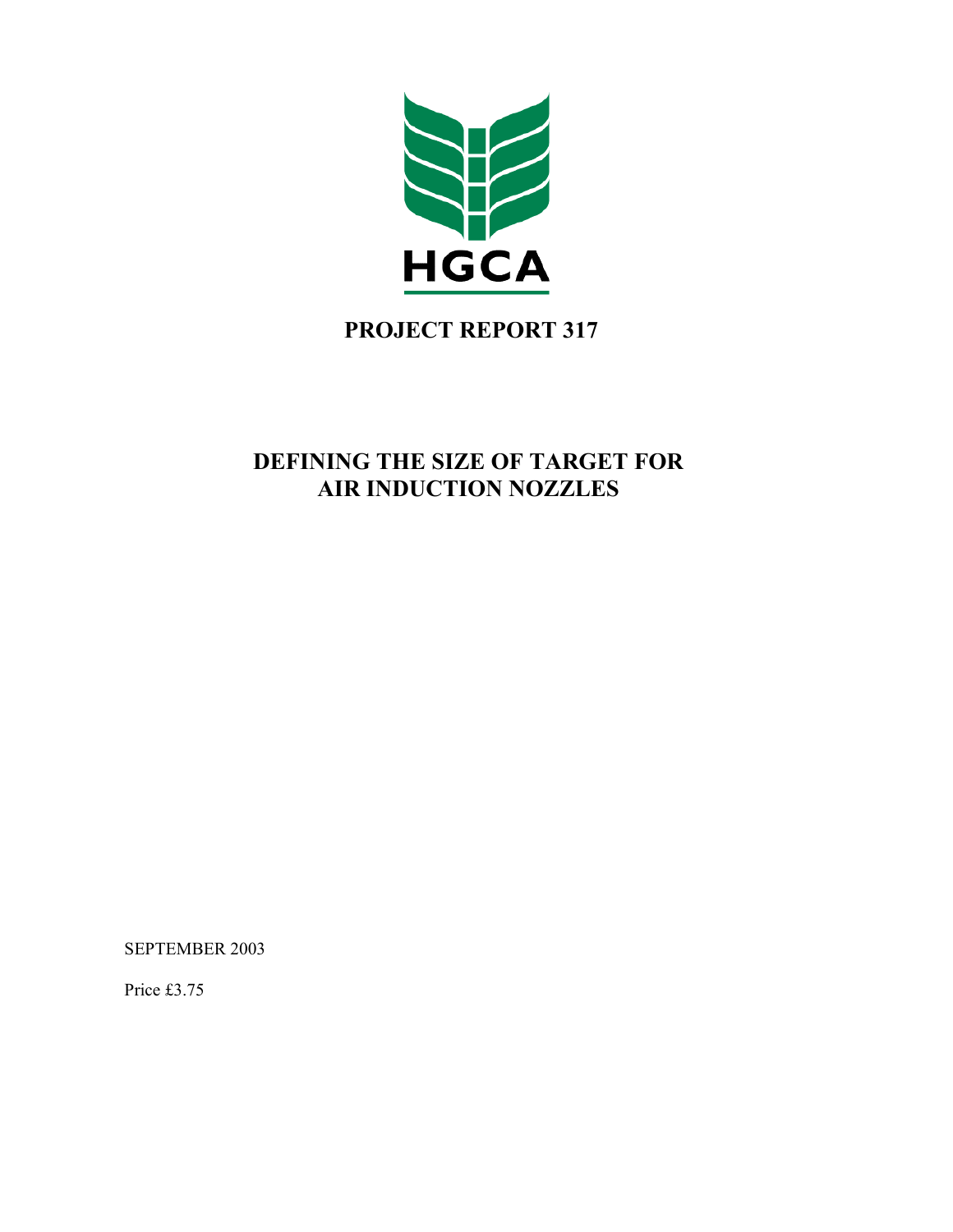### **PROJECT REPORT 317**

## **DEFINING THE SIZE OF TARGET FOR AIR INDUCTION NOZZLES**

by

# P C H MILLER<sup>1</sup>; E. S. POWELL<sup>2</sup>; J. H. ORSON<sup>2</sup>; P. KUDSK<sup>3</sup> and S. MATHIASSEN<sup>3</sup>

### <sup>1</sup>Silsoe Research Institute; Wrest Park, Silsoe, Bedford, MK45 4HS <sup>2</sup>Morley Research Centre, Morley St. Botolph, Wymondham, Norfolk, NR18 9DB <sup>3</sup> Danish Institute of Agricultural Science, Flakkebjerg, Slagelse, Denmark

This is the final report of a 36-month project that started in April 2000. The research was funded by a grant of £70,367 from HGCA (Project No 2347).

The Home-Grown Cereals Authority (HGCA) has provided funding for this project but has not conducted the research or written this report. While the authors have worked on the best information available to them, neither HGCA nor the authors shall in any event be liable for any loss, damage or injury howsoever suffered directly or indirectly in relation to the report or the research on which it is based.

Reference herein to trade names and proprietary products without stating that they are protected does not imply that they may be regarded as unprotected and thus free for general use. No endorsement of named products is intended nor is it any criticism implied of other alternative, but unnamed, products.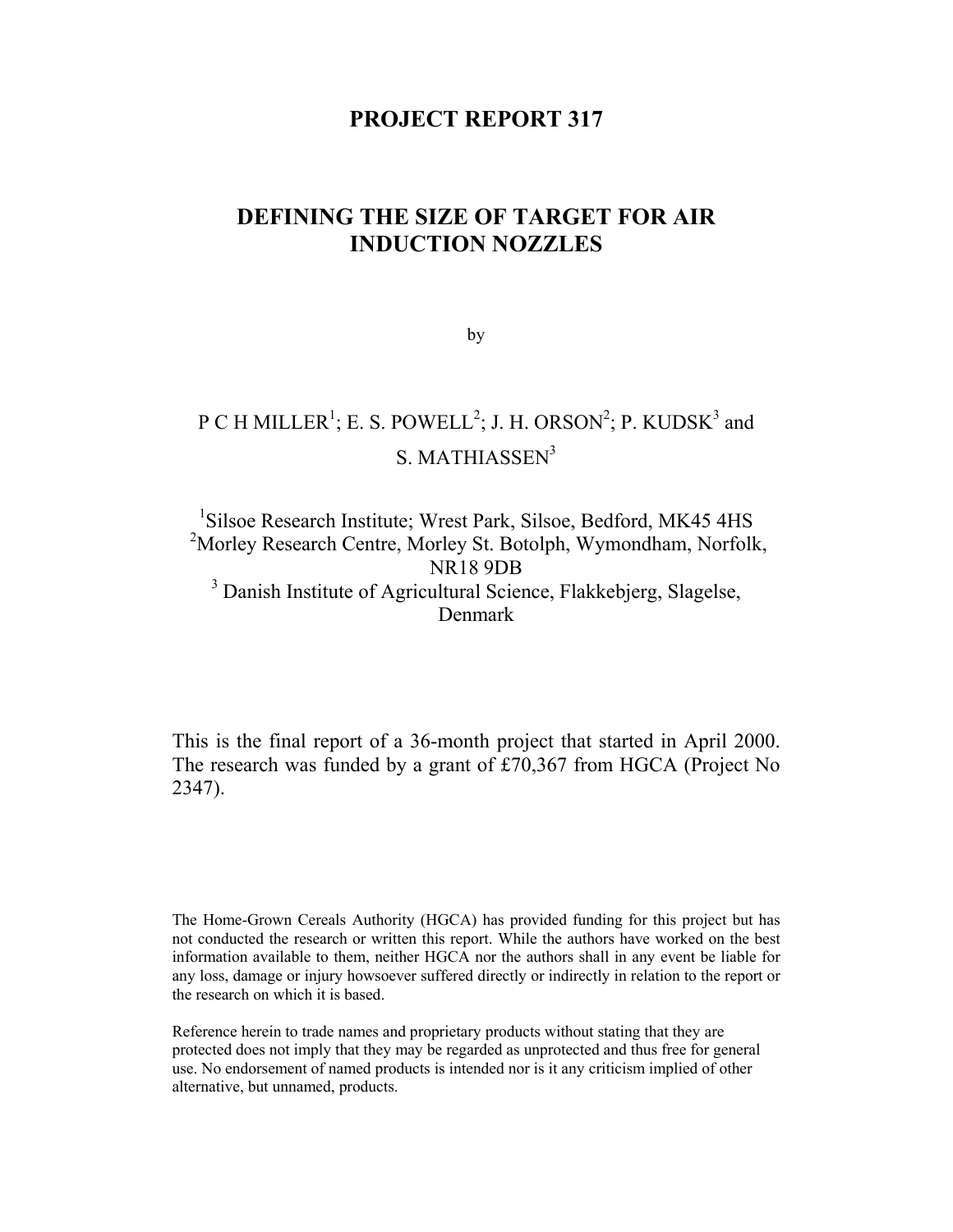### **Table of contents**

| $\mathbf{1}$ |     |                                                                  |  |  |  |
|--------------|-----|------------------------------------------------------------------|--|--|--|
| 2            |     |                                                                  |  |  |  |
| 3            |     |                                                                  |  |  |  |
| 4            |     |                                                                  |  |  |  |
|              | 4.1 |                                                                  |  |  |  |
|              | 4.2 |                                                                  |  |  |  |
|              | 4.3 |                                                                  |  |  |  |
|              | 4.4 |                                                                  |  |  |  |
|              |     |                                                                  |  |  |  |
|              |     |                                                                  |  |  |  |
| 5            |     |                                                                  |  |  |  |
|              | 5.1 |                                                                  |  |  |  |
|              | 5.2 |                                                                  |  |  |  |
|              | 5.3 | Results obtained with the outdoor pot grown grass weed plants 16 |  |  |  |
|              | 5.4 | Results obtained with the outdoor pot grown broad-leaved weeds20 |  |  |  |
|              | 5.5 |                                                                  |  |  |  |
|              | 5.6 |                                                                  |  |  |  |
| 6.           |     |                                                                  |  |  |  |
|              | 6.1 |                                                                  |  |  |  |
|              | 6.2 |                                                                  |  |  |  |
|              | 6.3 |                                                                  |  |  |  |
| 7            |     |                                                                  |  |  |  |
|              |     |                                                                  |  |  |  |
|              |     |                                                                  |  |  |  |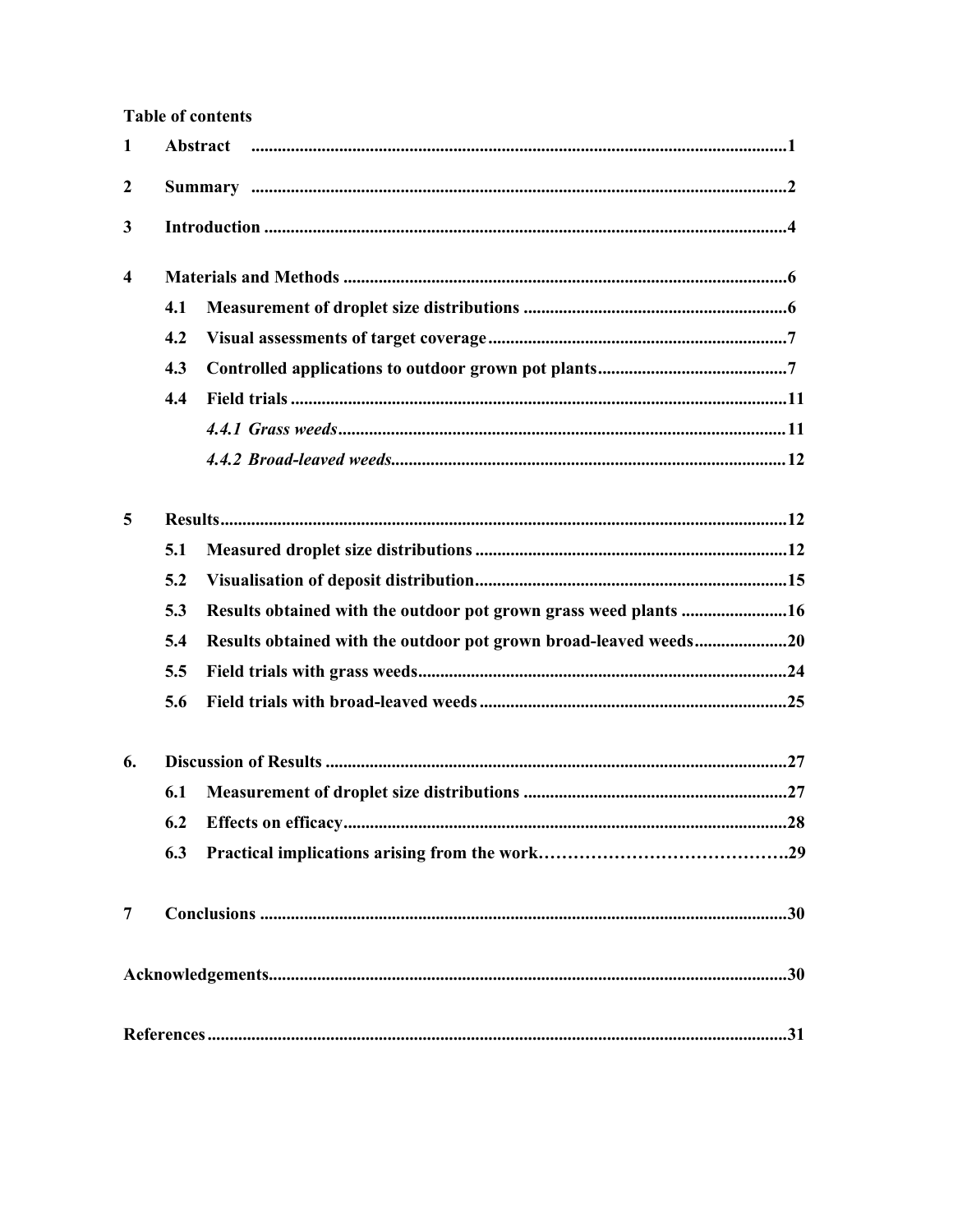#### **1 Abstract**

The use of air induction nozzles on boom sprayers applying sprays to arable crops has become an established way of achieving high levels of drift control. Such nozzles create a spray with relatively large sized droplets that have air inclusions within the droplets such that they behave differently from droplets created with conventional nozzles. Because the droplets are large there are fewer of them and there is then the potential for small targets such as weeds at early stages of growth to receive an inadequate dose or coverage to give good control. This study measured the droplet size distributions produced by a range of air induction nozzles operating with tank mixes typical of those used to treat both grass and broad-leaved weeds. Nozzles were then selected for use in pot and field trials that gave sprays with large, medium and small relative droplet size distributions for this type of nozzle.

Field trials were conducted over two seasons in which the level of control of both a grass (black-grass) and a broad-leaved weed species (common field-speedwell - second year only) were assessed when sprayed with the different air induction nozzles at a range of doses and timing of applications. The field studies were supported by experiments in which comparable treatments of foliar-acting herbicides were applied to outdoor grown pot plants of a range of target weed species at different stages of growth using the same air induction nozzles. Results from the pot studies were analysed in terms of  $ED_{90}$  doses for each weed/nozzle/growth stage combination and were used to support the interpretation of the field trial data.

Results of the work showed:

- air induction nozzles with the same specification but from different manufacturers/suppliers gave different droplet size distributions particularly when spraying water or water plus a surfactant;
- operation with typical tank mixes reduced the differences between droplet size distributions from different commercial versions of the same air induction nozzle specifications although there were still significant differences between different versions;
- air induction nozzles gave lower levels of efficacy when compared with applications from conventional nozzle designs with the greatest reductions in efficacy coming from applications with air induction nozzles producing the largest droplet size distributions: greater reductions in efficacy were generally observed in the pot experiments than in the field trials;
- for the grass weed target, the highest levels of efficacy were observed at the 2-3 leaf stage rather than at the one leaf stage;

It was concluded that air induction nozzles provide a good method of achieving drift control but with some risk to efficacy on small targets with foliar-acting herbicides. This risk can be reduced by using air induction nozzles that create a relatively small mean droplet size and by treating grass weed targets at the 2-3 leaf stage.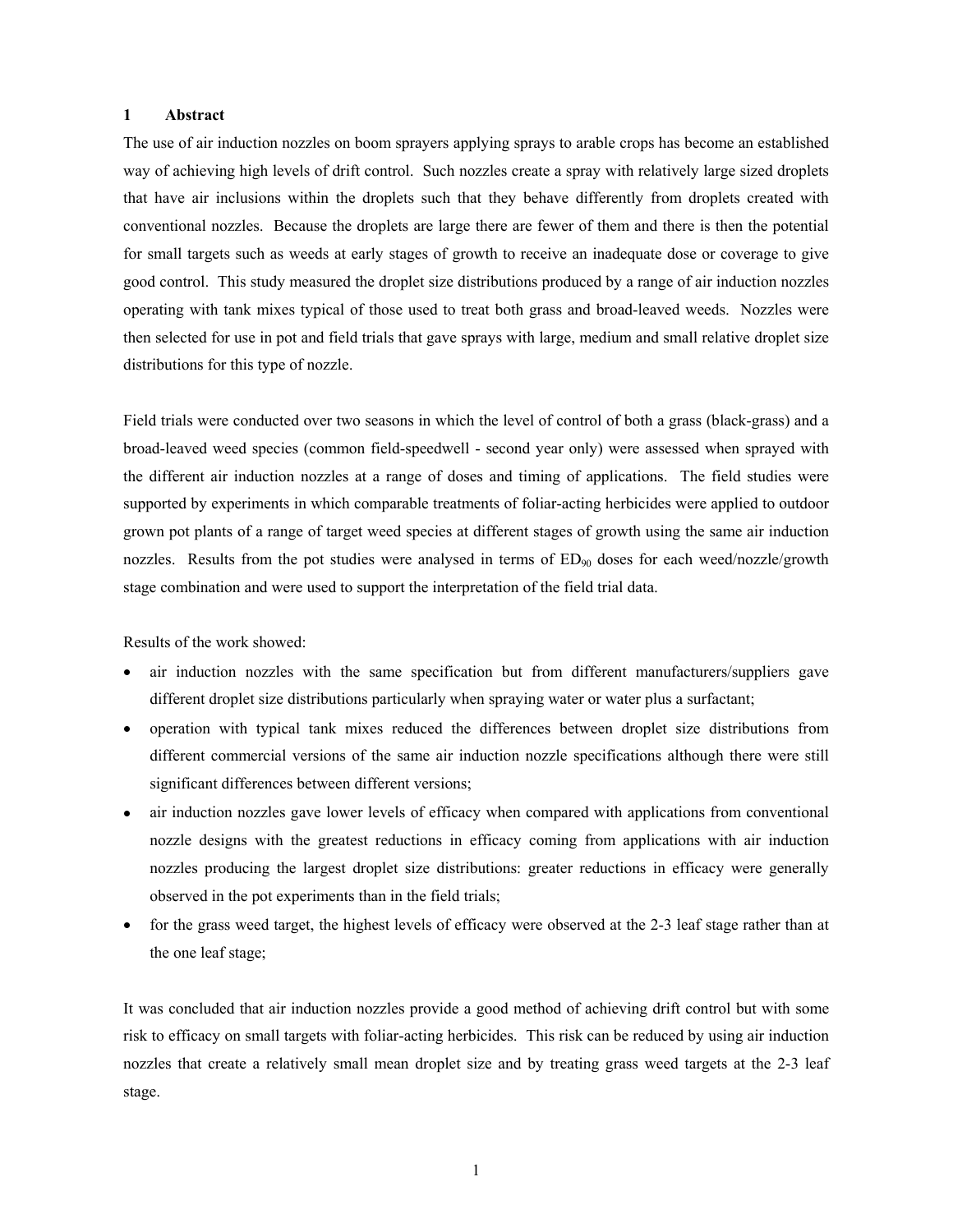#### **2 Summary**

- 1. Measurements of the droplet size distributions from six commercial designs of air indication nozzle spraying water and water plus a surfactant were made using three different measurement techniques. The results showed:
	- good agreement between the measurement methods used;
	- that, when cross-referenced with data from elsewhere, the following nozzles could be selected as being representative of different size distributions at the "02" nozzle size:
		- Billericay "BubbleJet" representative of a relatively small droplet size distribution.
		- Hardi/Lechler "InJet" representative of a medium droplet size distribution.
		- Sprays International "PneuJet" representative of a large droplet size distribution.
- 2. Measurements of the droplet size distribution from the three representative nozzles spraying a total of sixteen tank mix liquids typical of those used to treat both grass and broad-leaved weeds showed only small differences due to the constituents of the tank mix: the effects on droplet size distribution due to tank mix components were therefore much smaller than those due to nozzle design.
- 3. Visualisations of the deposits from the three representative air induction nozzles showed that in practical conditions a very high percentage of weeds (effectively all) would intercept some spray when treated at 100 l/ha although the coverage and distribution on the target surface would be very different when using air induction nozzles.
- 4. Pot experiments were conducted over two seasons in which both grass and broad-leaved weed species were sprayed with different foliar-acting formulations using the selected air induction nozzles and a conventional flat fan nozzle design: plants were raised sequentially such that at the time of treatment the only variable was the stage of growth: results were analysed to calculate an  $ED_{90}$  value for each application situation.
- 5 Results from the pot experiments over the two seasons in which rye-grass was treated with clodinafoppropargyl showed that the highest efficacy was obtained with the conventional flat fan nozzle: although differences between the results with the different air induction nozzles were not significant, there was a consistent trend for lower levels of efficacy when treatments were applied with nozzles giving a larger droplet size: directly comparable results were obtained when black-grass plants were treated with the same formulation in the second year of the project work.
- 6. With grass weeds in the pot experiments, lower  $ED_{90}$  values (i.e. higher levels of efficacy) were found at growth stages between two and four leaf stages rather than at the one leaf stage for all the nozzles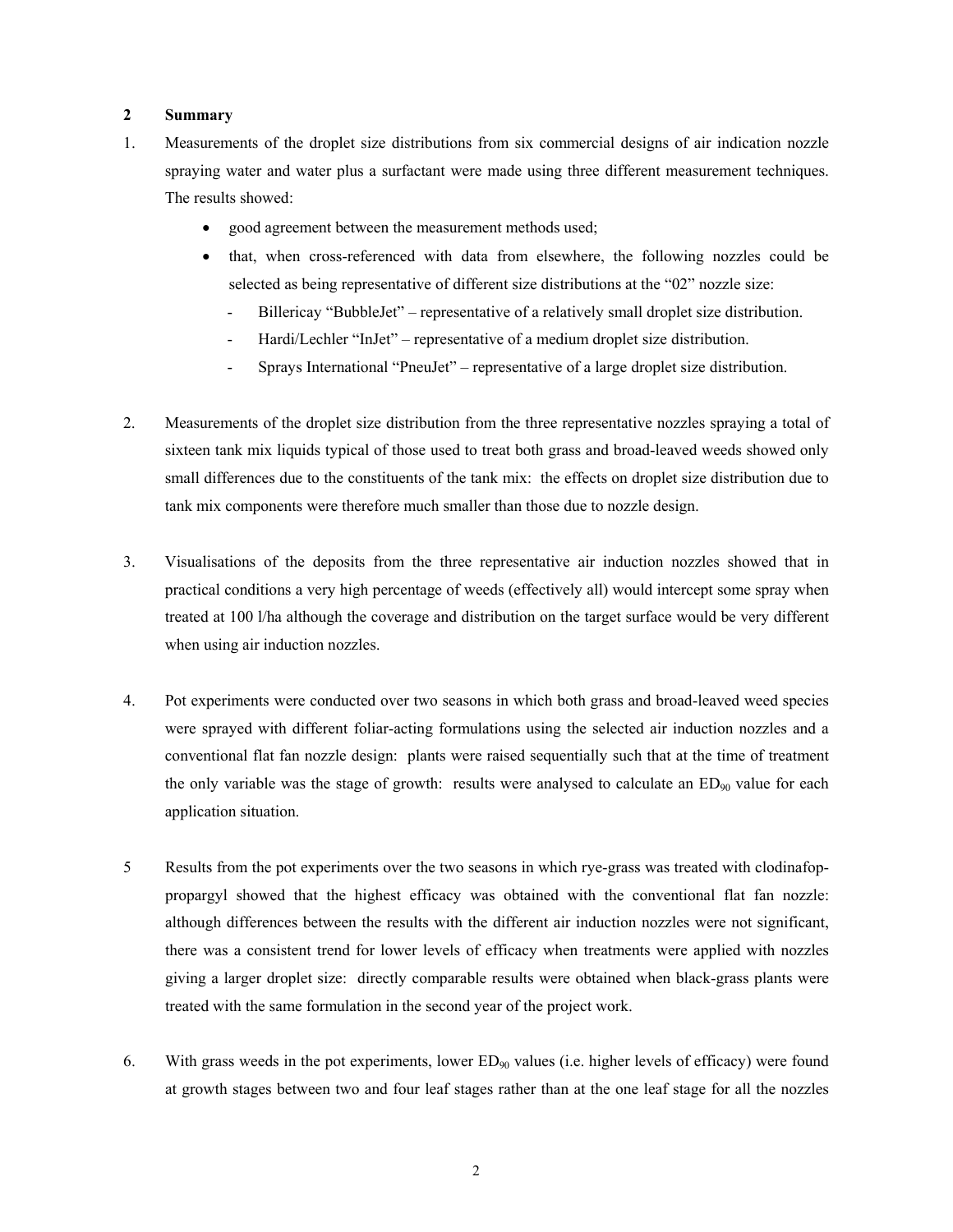used: this was considered to relate to the small leaf area not being able to capture an adequate dose to give high levels of efficacy.

- 7. Pot experiments with broad-leaved weeds also gave the highest levels of efficacy with conventional flat fan nozzles and the same trends of reducing efficacy with applications from air induction nozzles with an increasing droplet size distribution: however, in the case of broad-leaved weeds, the highest levels of efficacy with all nozzle types was observed with treatments applied at the earliest stage of growth.
- 8. Field trials were also conducted over the two seasons treating both grass and broad-leaved weed species with foliar-acting formulations applied with the selected nozzles and a reference conventional flat fan nozzle treatment.
- 9. Results from the field trials with grass weeds gave results that were equivalent to those from the pot study although the reduction in efficacy with the air induction nozzles was less pronounced: efficacy generally declined with increasing droplet size for the air induction nozzles and the highest levels of efficacy for all nozzles was at the two to three leaf stage.
- 10. Using rape as the simulated broad-leaved weed in the first years field trial resulted in very high levels of control such that no treatment differences could be observed: in the second year with common field-speedwell as the target weed, there was again a trend towards higher levels of control with the conventional nozzle and evidence of declining efficacy with increasing droplet size with air induction nozzles: the highest levels of control for all nozzle types were observed with treatments applied at the earliest growth stage.
- 11. Results form this study indicate a need to provide the user with more information relating to air induction nozzle performance such that the correct balance between drift control and maintenance of efficacy can be determined: existing nozzle/spray classification systems and available user guides do not distinguish between the performance of different designs of air induction nozzle while results from this project work indicate that this would be useful: presentation of any such information must balance the increasing complexity in nozzle selection with systems that are easy to use.
- 12. For situations where grass weeds need to be treated with systems giving a high level of drift control, the use of an air induction nozzle generating a relatively small droplet size has been shown to give a reasonable compromise between high levels of efficacy and drift control.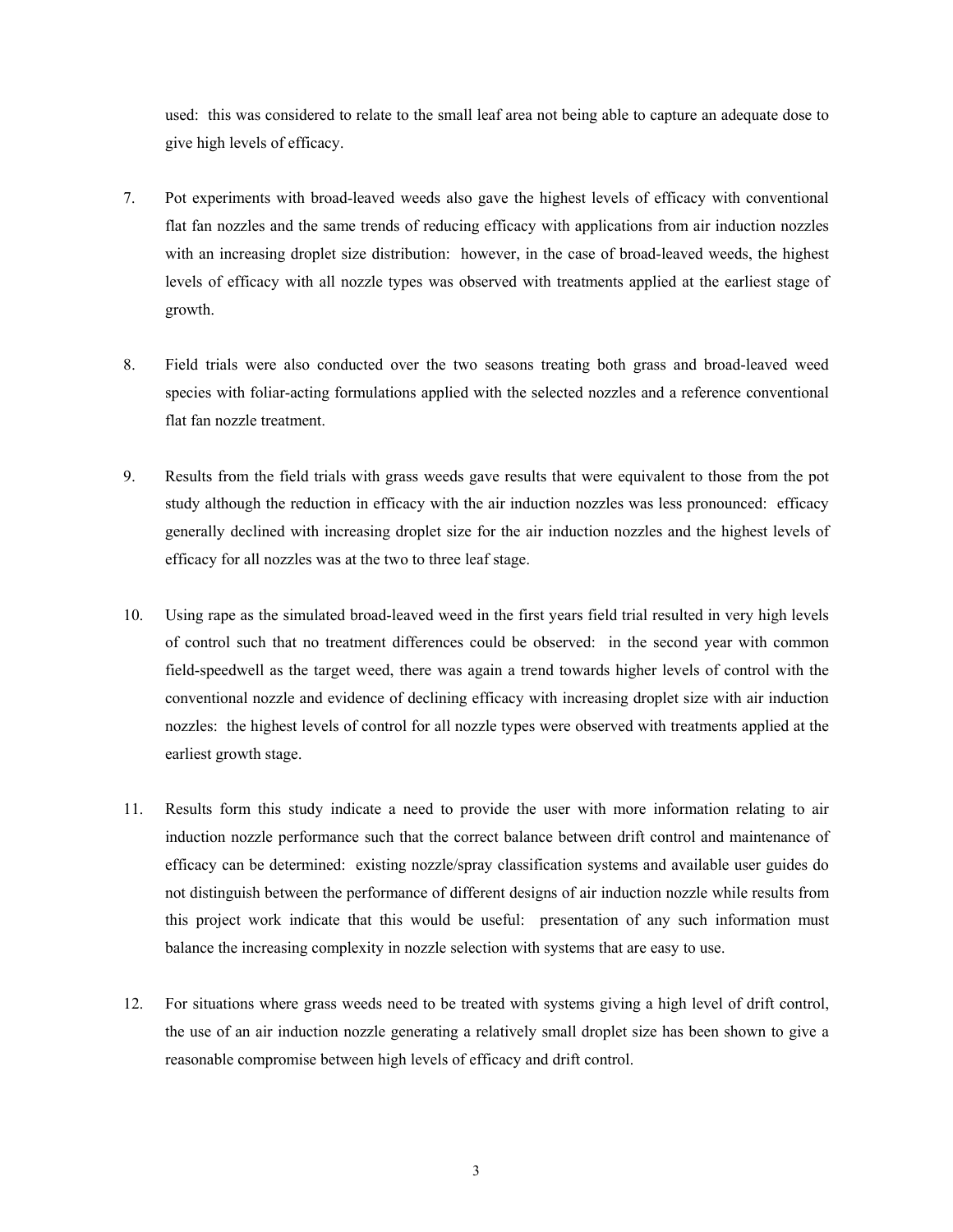#### **3. Introduction**

High levels of spray drift control when using boom sprayers can be achieved by fitting air induction nozzles. Studies have shown that such nozzles are capable of achieving drift reductions of more than 75% when compared with a reference F110/1.2/3.0 nozzle operating at a pressure of 3.0 bar (Butler Ellis *et al*., 2001; Butler Ellis *et al*., 2002, Miller and Lane, 1999). Drift reductions with these nozzles are achieved by creating a spray with a relatively large droplet size distribution but with the large droplets having air inclusions (Figure 3.1) within them that are likely to modify target retention and coverage characteristics of the spray. Measurements of the droplet size distribution from different commercial versions of these nozzles have shown a wide variation in mean size for the same nozzle specification (e.g. Piggott and Matthews, 1999). Research has also shown that for all nozzle types, performance is influenced by formulation (Miller and Butler Ellis, 2000) with the effects with air induction nozzles being different to those with conventional pressure nozzles (Butler Ellis and Tuck, 2000). Previous studies used sprays generated from liquids with a single adjuvant or formulation type while the work in this project has examined air induction nozzle performance when spraying tank mixes typical of many practical application conditions.

**Figure 3.1. Air included droplets captured on an oil surface. HGCA-funded research has shown that this type of droplet structure is produced by twin-fluid and air induction nozzles** 



The presence in a spray of large droplets having air inclusions within them is likely to have implications for target coverage at the droplet scale that are difficult to quantify on real plant targets. There will be a reduced number of droplets such that, particularly at low volume application rates, there is the potential for small targets such as grass weeds at an early stage of growth to be missed and receive no chemical dose or inadequate coverage. When sprays do impact on a leaf surface, it is likely that the form of deposit with air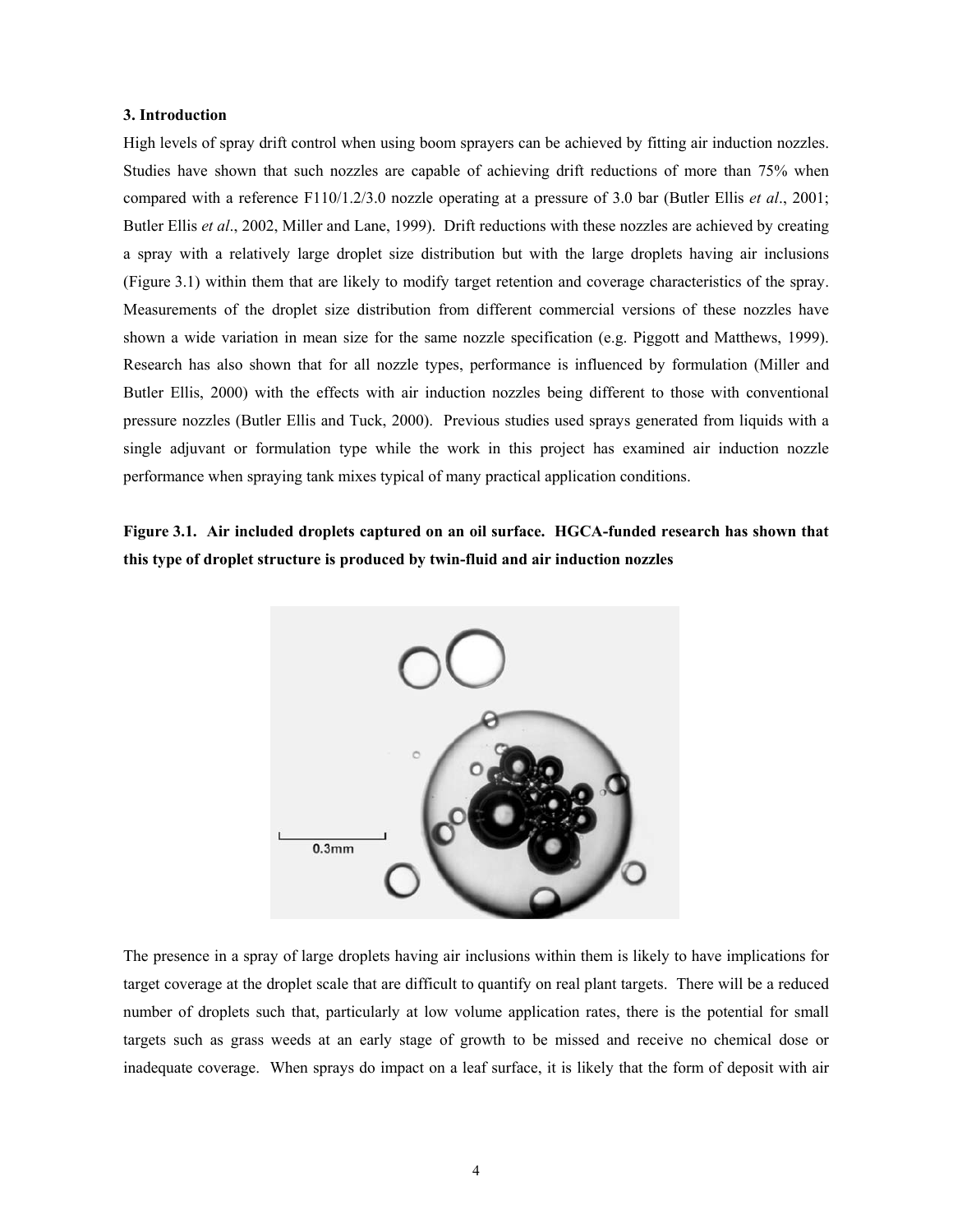included droplets will be different from that of conventional droplets and this may also have implications for chemical uptake and efficacy.

The use of air induction nozzles in the UK has increased considerably since 1999 owing to the introduction of the LERAP (Local Environmental Risk Assessments for Pesticides) scheme. By minimising drift with the use of certain air induction nozzles classified within the LERAP scheme, farmers are able to reduce the width of buffer zones next to watercourses. However, little research has been carried out to evaluate the biological performance of air induction nozzles in the field. Cawood *et al*., (1995) demonstrated that higher deposition or spray retention on black-grass occurred when finer quality sprays were used i.e. when droplets were small. Research by Jensen, (1999) showed that herbicide efficacy could be reduced with low volume air induction nozzles, spraying larger droplets, when treating small targets. Robinson *et. al.* (2001) conducted field trials with air induction nozzles and found them to perform in ways comparable with medium quality sprays applied with conventional nozzles.

The research in this project set out to test the hypothesis:

*There is a minimum size of target (such as a weed) below which the use of induction nozzles may provide inadequate biological control.* 

The work also aimed at assessing:-

- the effect of realistic tank mixes typical of many application situations on the performance of air induction nozzles;
- whether differences between different commercial designs of air induction nozzle as determined by measurements of the droplet size distribution would have implications for product efficacy;
- the implications for farmers of using air induction nozzles for spray drift control when applying foliaracting herbicides to control both broad-leaved and grass weeds – this to be based on results from a combination of field and outdoor pot experiments using nozzles and formulations selected after a review of the available literature and preliminary laboratory measurements.

The study was conducted over two cropping sessions with interim results from the first year of the work being reported by Powell *et. al*., (2002).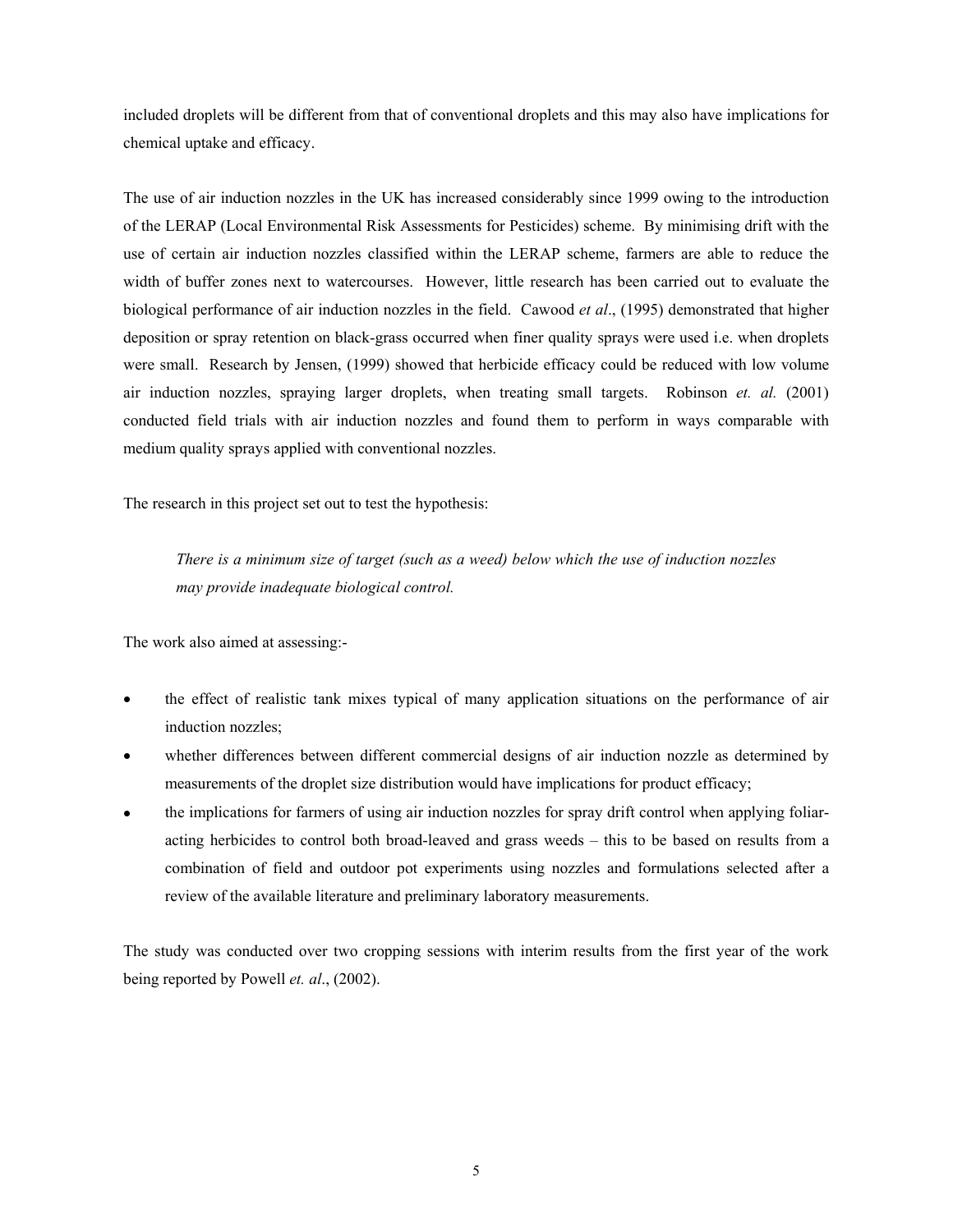#### **4 Materials and Methods**

#### **4.1 Measurement of droplet size distributions**

Measurements of the droplet size distributions from a total of six commercial designs of air induction nozzle were made in the spray chamber at Silsoe Research Institute using the Oxford Lasers "Visi-sizer" instrument configured to measure droplets in the size range 50-2000 µm in diameter.

This instrument was chosen for the main part of the work because size measurements are made using images of individual droplets collected as "shadows" by a video camera that views an area within the spray that is illuminated by a pulsed laser. The image-based measurements would therefore be representative of the outer surfaces of air included droplets with a minimum risk of interference due to the internal structure of the droplets. There have been concerns that light scattering instruments for measuring droplet size distributions in sprays with air inclusions may give values that are influenced by this internal structure. However, recent experimental results suggest that this is likely to be an important feature only when formulations with very high levels of surfactant are to be sprayed (Combellack and Miller, 2001; Combellack *et al*., 2002).

To provide additional confidence that the measured relative droplet size distributions were consistent with data published elsewhere (e.g. Piggott and Matthews, 1999), measurements were also made with a Malvern Analyser and Particle Measuring Systems (PMS) instrument. The PMS instrument operates using the same image analysis principles as the Oxford Laser System but is an older unit. The nozzle sampling arrangements for the PMS were therefore directly comparable with those used for the Oxford Lasers System (see below). The Malvern Analyser is a light scattering instrument (Parkin, 1993) and in this case the nozzle was moved through the sampling laser with the spray fan at right angles to the laser. Such comparative measurements were made when spraying water and water and a surfactant only.

Nozzles were selected for the field and pot trials work on the basis of the results obtained and previous measurements (Butler Ellis *et al.*, 2002) with the aim of using nozzles that were representative of the full range of mean droplet sizes. All measurements were made with a nozzle size giving a nominal flow rate of 0.8 litres/min at a pressure of 3.0 bar. The nozzles, all F110/0.8/3.0, selected were:-

- Nozzle A Billericay "BubbleJet" giving a relatively small droplet size
- Nozzle B Hardi "InJet" giving a medium droplet size
- Nozzle C Sprays International "PneuJet" giving a relatively large droplet size

Measurements of the droplet size distributions with all of the instrument systems were made with a single nozzle mounted on a computer-controlled transporter programmed to move the nozzle at 40 mm/s across a sampling grid 1.1 m square and 50 cm above the measurement laser such that the whole of the spray from the nozzle was sampled. Tank mixes were prepared from commercially available formulations mixed in stainless steel pressurised containers with the supply to the nozzle regulated by the control of air pressure.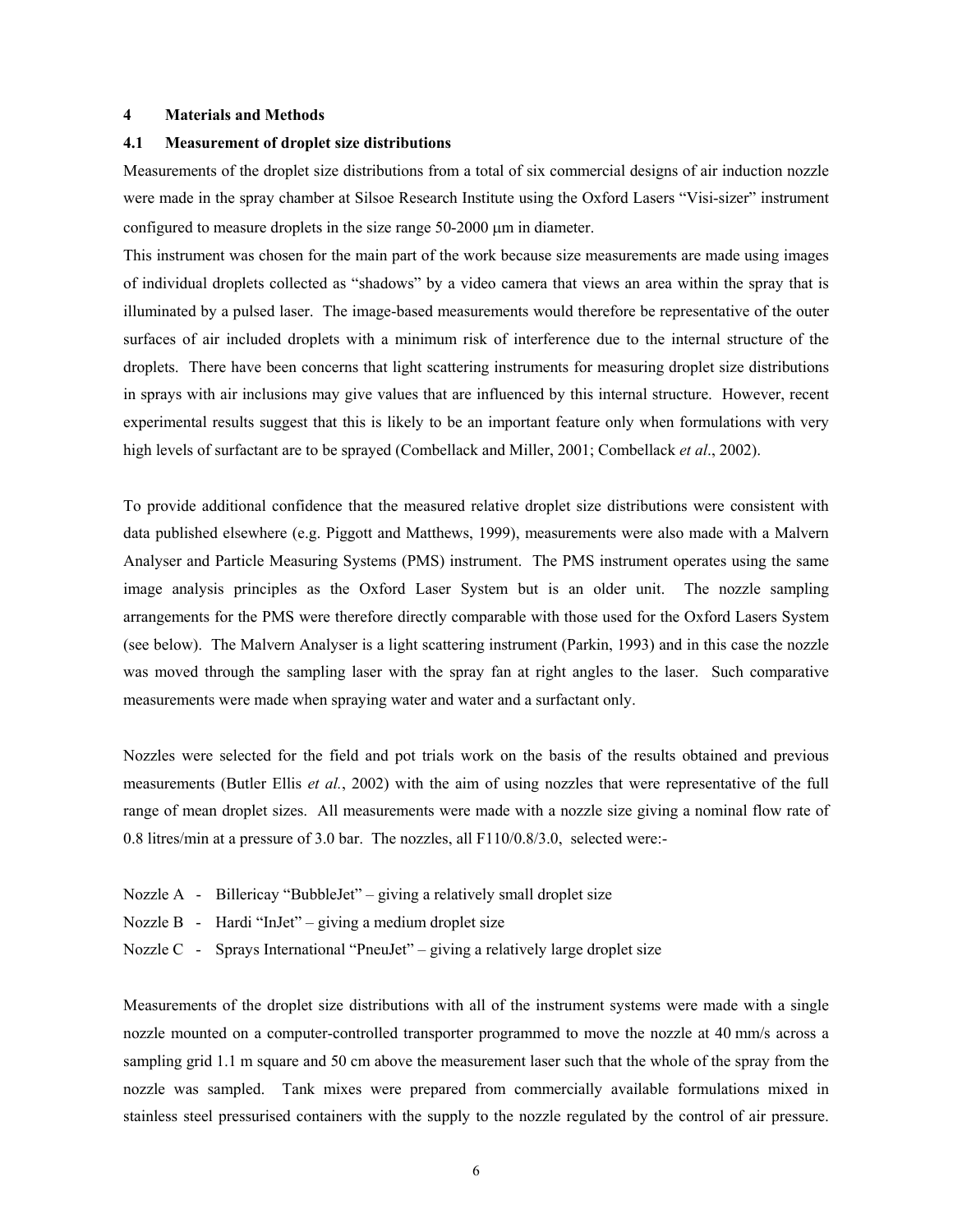Each supply tank was mounted on a platform scale system such that flow rate to the nozzle could be monitored by change in weight. The formulations used for this work were typical of those that might relate to the application of foliar-acting herbicides to control grass and broad-leaved weeds and are detailed in Tables 4.1 and 4.2 respectively. In addition to measurements with the defined tank mixes, data was also collected when spraying water only and 0.1% of a non-ionic surfactant (Agral-Zeneca Agrochemicals - now Syngenta Crop Protection Ltd).

#### **4.2 Visual assessments of target coverage**

To gain an appreciation of the difference in coverage that might be achieved by the use of air induction compared with conventional flat fan nozzles, a glossy white horizontal plastic surface was sprayed from a three nozzle boom mounted on a transporter in the laboratory at Silsoe Research Institute. To avoid saturation of the difficult to wet surface, F110/0.8/3.0 nozzles were used at a forward speed of 8.0 km/h to treat surfaces positioned 50 cm below the boom. A coloured tracer dye and a non-ionic surfactant were included in the spray liquid and the deposit distribution on the plastic surface was recorded photographically while the deposits were still wet.

Some visualisation of deposit distribution was also made by spraying into a tray grown cereal canopy at an early stage of growth (just before growth stage 30). For these visualisation experiments, a fluorescent tracer dye was used and deposits were viewed by illuminating the treated plant trays with an ultra-violet light source.

#### **4.3 Controlled applications to outdoor grown pot plants**

Plants of perennial rye-grass (*Lolium perenne* L.), black-grass (*Alopecurus myosuroides*), oilseed rape (*Brassica napus*), scentless mayweed (*Tripleurospermum inodorum*), and common poppy (*Papaver rhoeas*) were grown outdoors in 2 litre pots in a potting mixture (soil  $+$  sand  $+$  peat, 2:1:1 w/w) containing all necessary macro- and micro-nutrients at the Danish Institute of Agricultural Sciences in each of the two years over which the experiments ran. Pots were sown on three (2000) or four (2001) occasions and consequently plants at three or four different growth stages could be sprayed simultaneously.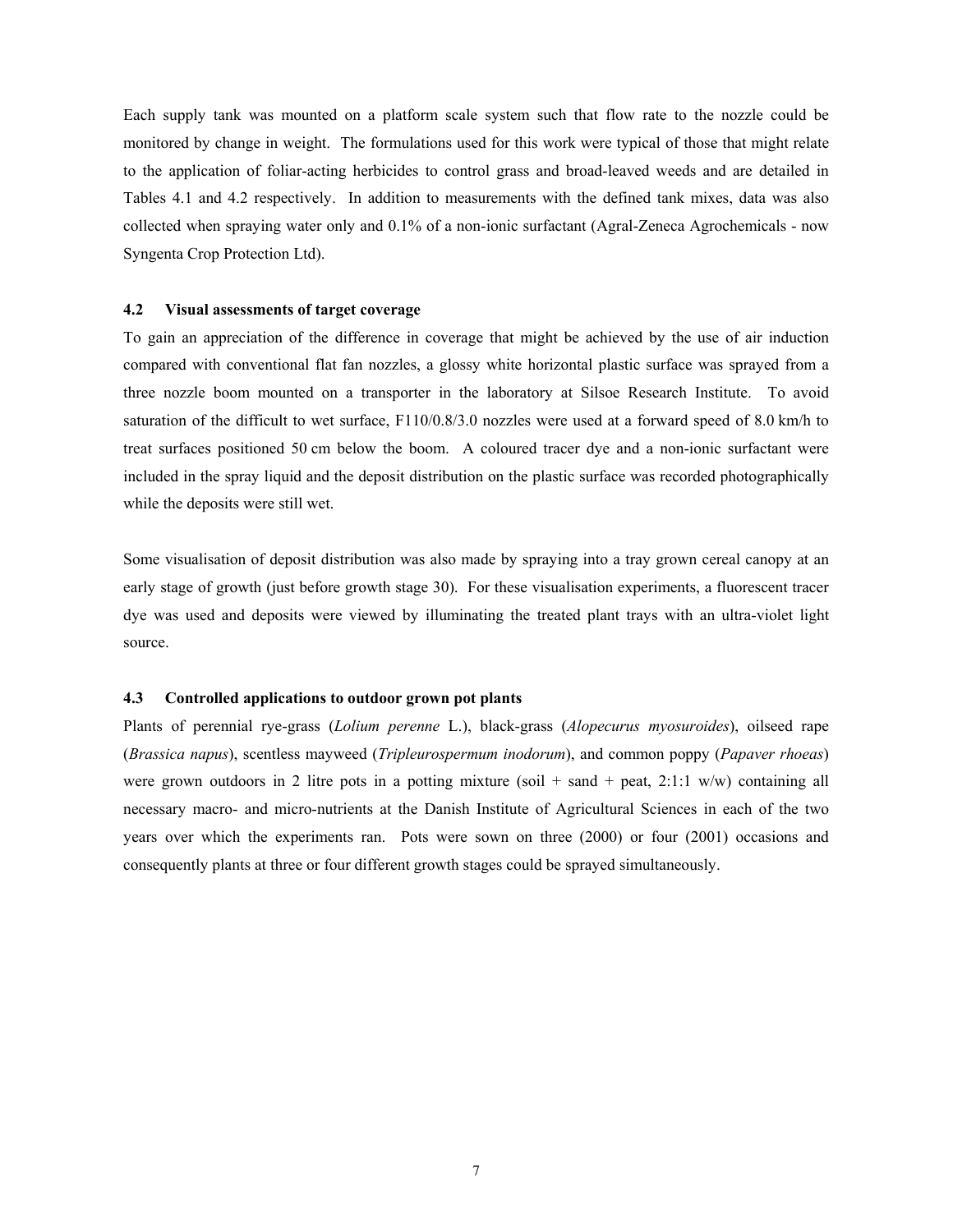| Tank mix       | <b>Active ingredient (formulation)</b>        | Dose (incorporation     | Dose (effective   |
|----------------|-----------------------------------------------|-------------------------|-------------------|
| number         |                                               | rate into spray liquid) | application rate) |
| 1              | water only                                    |                         |                   |
| $\overline{2}$ | non-ionic surfactant                          | 0.1%                    | $100$ ml/ha       |
| $\overline{3}$ | clodinafop-propargyl (e.c.)                   | 0.125%                  | $125$ ml/ha       |
|                | emulsifiable vegetable oil                    | 2.5%                    | $2.5$ l/ha        |
| $\overline{4}$ | clodinafop-propargyl (e.c.)                   | 0.125%                  | $125$ ml/ha       |
|                | methylated vegetable oil                      | 1.0%                    | $1.0$ l/ha        |
| $\overline{5}$ | $clodingop-programl + trifluralin (e.c.)$     | 2.5%                    | $2.5$ l/ha        |
|                | emulsifiable vegetable oil                    | 2.5%                    | $2.5$ l/ha        |
| 6              | $clodina fop-programgyl + trifluralin (e.c.)$ | 2.5%                    | $2.5$ l/ha        |
|                | cypermethrin (e.c.)                           | 0.25%                   | 250 ml/ha         |
|                | methylated vegetable oil                      | 2.75%                   | $2.75$ l/ha       |
| $\overline{7}$ | $clodingop-programl + trifluralin (e.c.)$     | 2.5%                    | $2.5$ l/ha        |
|                | isoproturon $(s.c.)$                          | 2.0%                    | $2.0$ l/ha        |
|                | methylated vegetable oil                      | 4.5%                    | $4.5$ l/ha        |
| 8              | $clodingop-programl + trifluralin (e.c.)$     | 2.5%                    | $2.5$ l/ha        |
|                | isoproturon (s.c.)                            | 2.0%                    | $2.0$ l/ha        |
|                | cypermethrin (e.c.)                           | 0.25%                   | 250 ml/ha         |
|                | methylated vegetable oil                      | 4.75%                   | 4.75 l/ha         |

**Table 4.1 Tank mixes and formulations representative of the application of foliar and soil-acting herbicides for grass weed control that were used for the measurements of droplet size distributions**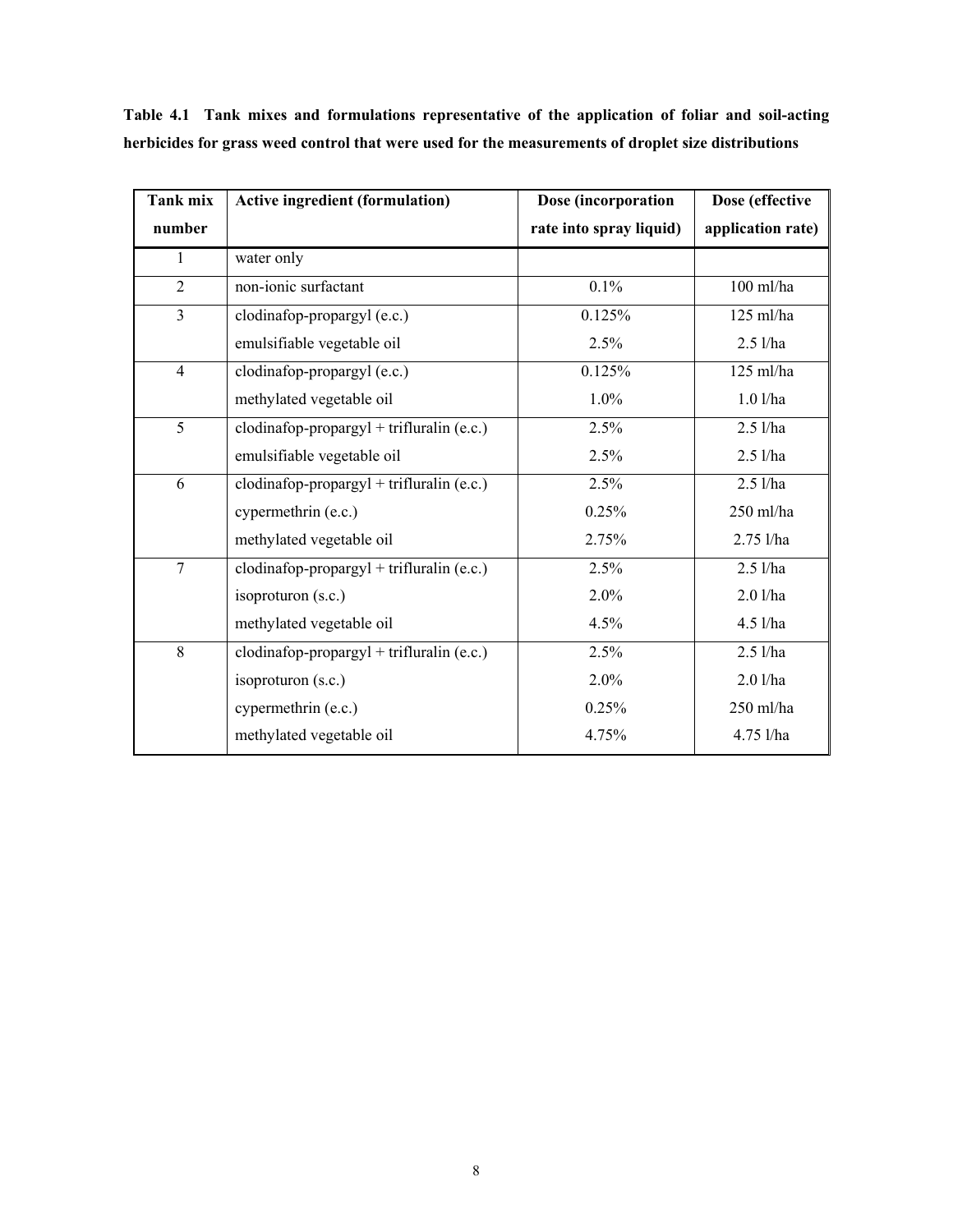| Tank mix       | <b>Active ingredient (formulation)</b> | Dose (incorporation     | Dose (effective   |
|----------------|----------------------------------------|-------------------------|-------------------|
| number         |                                        | rate into spray liquid) | application rate) |
| 1              | water only                             |                         |                   |
| 2              | non-ionic surfactant                   | 0.1%                    | $100$ ml/ha       |
| $\overline{3}$ | bromoxynil + ioxynil (e.c.)            | 1.5%                    | $1.5$ l/ha        |
|                | cypermethrin (e.c.)                    | 0.25%                   | 250 ml/ha         |
| $\overline{4}$ | $b$ romoxyni $l + i$ oxyni $l$ (e.c.)  | 1.5%                    | $1.5$ l/ha        |
|                | mecoprop- $P$ (soln.)                  | 2.0%                    | $2.0$ l/ha        |
| 5              | $b$ romoxynil + ioxynil (e.c.)         | 1.5%                    | $1.5$ l/ha        |
|                | lambda-cyhalothrin (e.c.)              | 1.0%                    | $1.0$ l/ha        |
| 6              | bromoxynil + ioxynil $(e.c.)$          | 1.5%                    | $1.5$ l/ha        |
|                | epoxiconazole (s.c.)                   | $1.0\%$                 | $1.0$ l/ha        |
|                | chlorothalonil (s.c.)                  | $1.0\%$                 | $1.0$ l/ha        |
| $\overline{7}$ | bromoxynil + ioxynil $(e.c.)^*$        | 1.5%                    | $1.5$ l/ha        |
|                | chlormequat (soln.)                    | 2.5%                    | $2.5$ l/ha        |
|                | mecoprop- $P$ (soln.)                  | 2.0%                    | $2.0$ l/ha        |
| 8.             | bromoxynil + ioxynil (e.c.)            | 1.5%                    | $1.5$ l/ha        |
|                | chlormequat (soln.)                    | 2.5%                    | $2.5$ l/ha        |
|                | lambda-cyhalothrin (e.c.)              | 1.0%                    | $1.0$ l/ha        |

**Table 4.2 Tank mixes and formulations representative of the application of foliar-acting herbicides for broad-leaved weed control that were used for the measurement of droplet size distributions**.

\*- alternative commercial formulation used.

The pots were sub-irrigated automatically up to five times daily with deionised water. For the experiment with Hawk (clodinafop-propargyl + trifluralin), black-grass plants were grown in a glasshouse in 1 litre pots containing a sandy loam soil to ensure maximum residual activity of trifluralin. The pots were placed on an automatic gravimetrical watering table and sub-irrigated up to 3 times daily with a nutrient solution, however one and two days after application pots were watered on the top to maximise soil activity of trifluralin. The experimental design was a randomised block design with growth stages as blocks. The same three air induction nozzles as in Section 4.1 above (A-C) were examined together with a conventional flat fan nozzle (D). The nozzles were used at a pressure of 3.0 bar and a speed of 7.8 km  $h^{-1}$  resulting in the following volume rates (variation between experiments): 89.8-95.4, 105.5-113.4, 95.3-101.0 and 91.7-101.0 litres/ha respectively.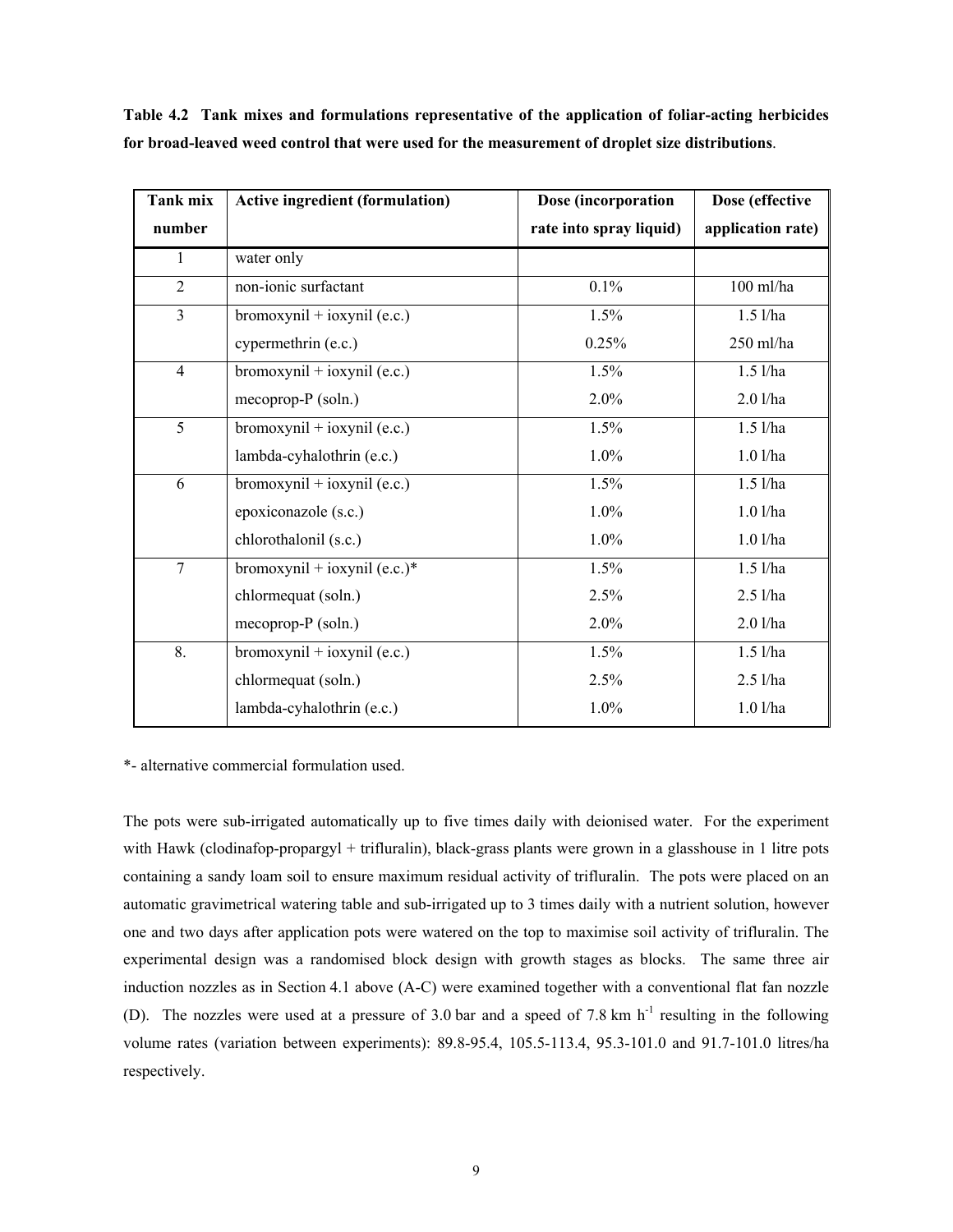The plants were sprayed with six doses of clodinafop-propargyl in admixture with 2.5% Toil (a methylated vegetable oil adjuvant) (rye-grass and black-grass), clodinafop-propargyl + trifluralin in admixtures with 2.5% Toil (black-grass) or a bromoxynil + ioxynil and mecoprop-P tank mix (oilseed rape, scentless mayweed and common poppy). At the time of application, three pots of each growth stage were harvested and dry weights were recorded. Plants were harvested 37 days after treatment and dry weights were recorded. Relative dry weights were calculated as the increase in dry weight from spraying to harvest divided by the corresponding dry weight increase of the control plants and multiplied by 100. Using the dry weight increase as the response variable rather than dry weight makes it possible to compare the three growth stages.

The response of relative dry weight increase (control=100) (*U*) on dose (*z*) was assumed to be well described by the logistic model:

$$
Uij = \frac{X - Y}{1 + \exp[2b_i(\log(ED_{50(i)}) - \log(z_{ij}))]} + Y
$$

where *Uij* denotes the relative dry weight increase at *j*th dose at growth stage *i* ; *X* and *Y* denote the upper and lower limit of dry weight increases at zero and at infinite doses and were assumed to be the same for all dose response curves within an experiment. ED<sub>50 $\omega$ </sub> denotes the dose required to reduce dry weight increase half way between the upper and lower limit, *X* and *Y*, and  $b_i$  is proportional to the slope around  $ED_{50(i)}$ . The  $ED_{50(i)}$  can be replaced by any  $ED_n$  parameter, e.g.  $ED_{90}$ .

$$
U_{ij} = \frac{X - Y}{1 + \exp[2b_i(\log(ED_{90(i)}) + 1.099/b_i - \log(z_{ij}))]} + Y
$$

Results for the experiments were therefore calculated in terms of an  $ED_{90}$  dose value.

Table 4.3 provides an overview of the experiments on outdoor grown pot plants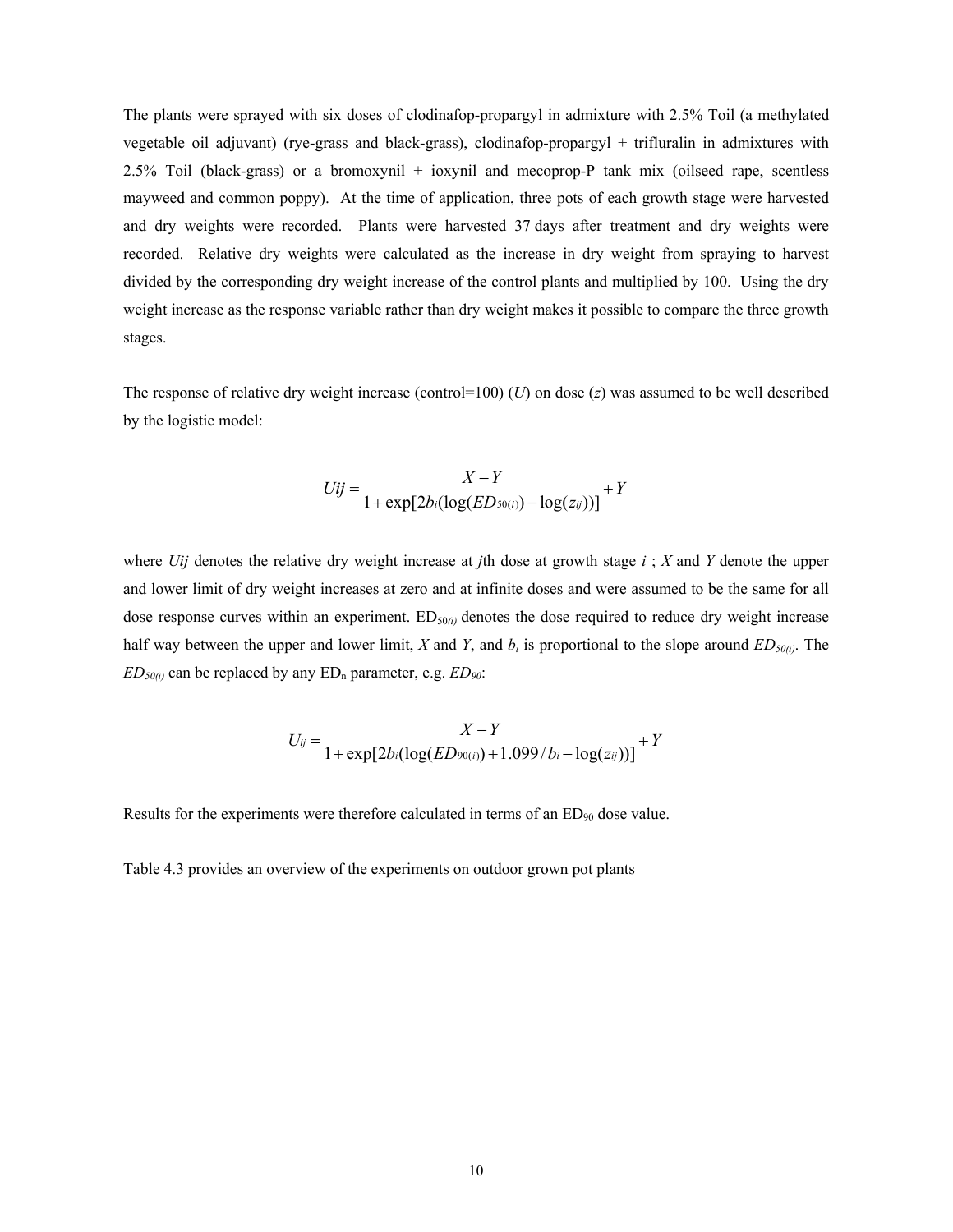| Weed                                   | Years   | <b>Treatment (maximum dose)</b>           |
|----------------------------------------|---------|-------------------------------------------|
| Rye-grass (Lolium perenne)             | 1 and 2 | clodinafop-propargyl $(1.6 \text{ l/ha})$ |
| Black-grass (Alopecurus myosuroides)   | 2 only  | clodinafop-propargyl (0.8 l/ha)           |
| Black-grass (Alopecurus myosuroides)   | 2 only  | $clodingop-programl + trifluralin$        |
|                                        |         | $(2.5 \frac{\text{1}}{\text{ha}})$        |
| Oilseed rape ( <i>Brassica napus</i> ) | 1 and 2 | bromoxynil + ioxynil $(1.5 \text{ l/ha})$ |
|                                        |         | mecoprop- $P(2.01/ha)$                    |
| Scentless mayweed (Tripleurospermum    | 1 and 2 | bromoxynil + ioxynil $(1.5 \text{ l/ha})$ |
| <i>inodorum</i> )                      |         | mecoprop- $P(2.01/ha)$                    |
| Common poppy (Papaver rhoeas)          | 1 only  | bromoxynil + ioxynil $(1.5 \text{ l/ha})$ |
|                                        |         | mecoprop- $P(2.01/ha)$                    |

#### **Table 4.3 Weed species used in the outdoor grown pot experiments**

#### **4.4 Field trials**

#### *4.4.1 Grass weeds*

Field trials in winter wheat were carried out at Morley Research Centre over two seasons to confirm the results from the laboratory and outdoor pot experiments and to determine the minimum size of black-grass (*Alopecurus myosuroides*) for use of air induction nozzles without a reduction in herbicide efficacy.

In Year 1 (2001 harvest season) black-grass seeds were sown at a seed rate of 400 seeds/ $m^2$  immediately prior to drilling a crop of winter wheat (cv. Napier). The same air induction nozzles (A-C) were selected as for the droplet size distribution measurements and the outdoor pot experiments along with a conventional flat fan nozzle (D). A tank mix of Hawk (clodinafop-propargyl + trifluralin) + Toil (a methylated vegetable oil) was applied to illustrate a 'worst case scenario' in terms of effects on droplet size and spray characteristics, as illustrated by results from Silsoe Research Institute, while also applying a treatment used commercially by farmers in the UK to control black-grass. This was applied at full and half label recommended dose, at two timings - 1 leaf and 2-3 leaf stages of the black-grass. The trial comprised a factorial design and treatments were applied using the nozzles at the same settings (pressure and forward speed) as used in the outdoor pot experiments and with nozzles at 50 cm spacing. Control of black-grass was measured by counting the number of black-grass panicles in ten 30 cm x 30 cm quadrats per plot.

The experiment was repeated in the second year in a crop of winter wheat (cv. Napier) and with black-grass seed sown at a rate of 500 seeds/ $m^2$  with the aim of achieving higher weed plant populations. Spray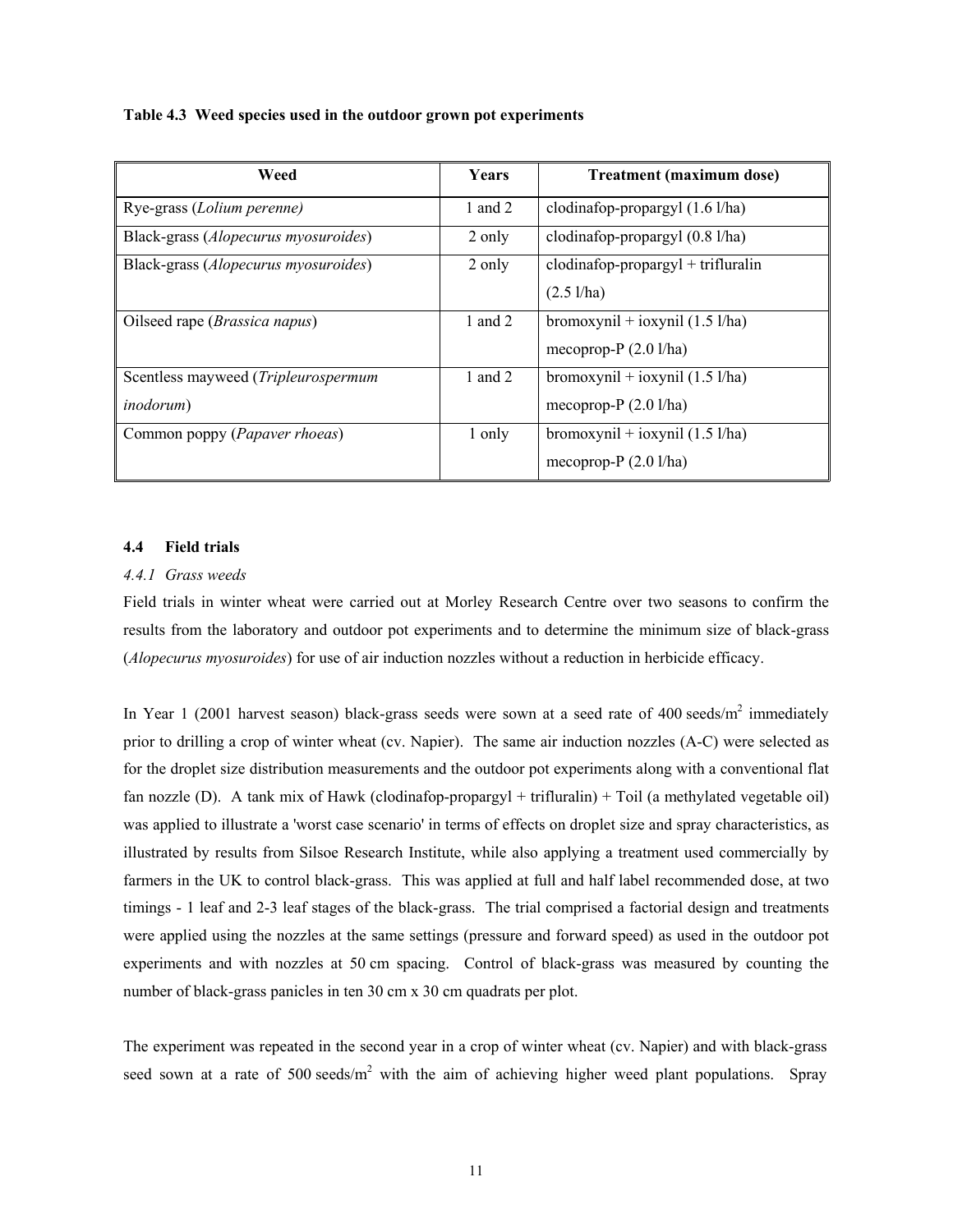applications were the same as in Year 1 in respect of timings, herbicides applied and doses and control was again assessed by counting the number of black-grass panicles in ten 30 cm x 30 cm quadrats per plot.

#### *4.4.2 Broad-leaved weeds*

Similar experiments to those outlined in Section 4.4.1 were conducted in parallel at Morley Research Centre using broad-leaved weed species. In Year 1 of the project, oilseed rape (*Brassica napus*) was sown at a seed rate of 400 seeds/m<sup>2</sup> immediately prior to drilling the winter wheat (cv. Napier). A tank mix of Oxytril (bromoxynil + ioxynil) + Duplosan (mecoprop-P) was applied at the cotyledon and two true leaf growth stages at full (1.5 l/ha Oxytril + 2.0 l/ha Duplosan) and half dose. Control was assessed by counting surviving plants in ten 30 cm x 30 cm quadrats per plot.

Because the level of control achieved using oilseed rape as a simulated broad-leaved weed (see Section 3.6.) was so high, common field-speedwell (*Veronica persica*) was used as the target weed for experiments in the second year of the project. Plots were established that enabled four doses; full and half dose in one design and a quarter and eighth dose in a second, of the bromoxynil + ioxynil and mecoprop-P tank mix as used in the first years' field trial and the outdoor pot experiments in Denmark. The common field-speedwell was sown at a seed rate of 1000 seeds/ $m^2$ , again immediately prior to drilling the wheat crop (cv. Napier). Treatments were applied at two timings, cotyledon and the two true leaf stage and levels of control assessed by counting the number of surviving plants in ten 30 cm x 30 cm quadrats per plot.

#### **5 Results**

#### **5.1 Measured droplet size distributions**

The measured droplet size distributions for the six commercial nozzle designs are summarised in Figure 5.1.1. The results show:

- a considerable variation in the mean droplet size from different commercial designs of the six nozzles and with a gradation that confirmed the selection of representative nozzles as follows:
	- Nozzle A Billericay BubbleJet representative of an air induction nozzle giving a relatively small droplet size distribution;
	- Nozzle B Hardi/Lechler InJet representative of a medium droplet size;
	- Nozzle C Sprays International PneuJet representative of a large droplet size.
- good agreement between the measurements made with the different systems with consistent mean size trends from each of the measuring systems;
- no consistent relationships between the measured size distributions when spraying water or water plus surfactant: for the Billericay BubbleJet the size was consistently larger when spraying surfactant as measured by all systems but this trend was not the same for all nozzle designs.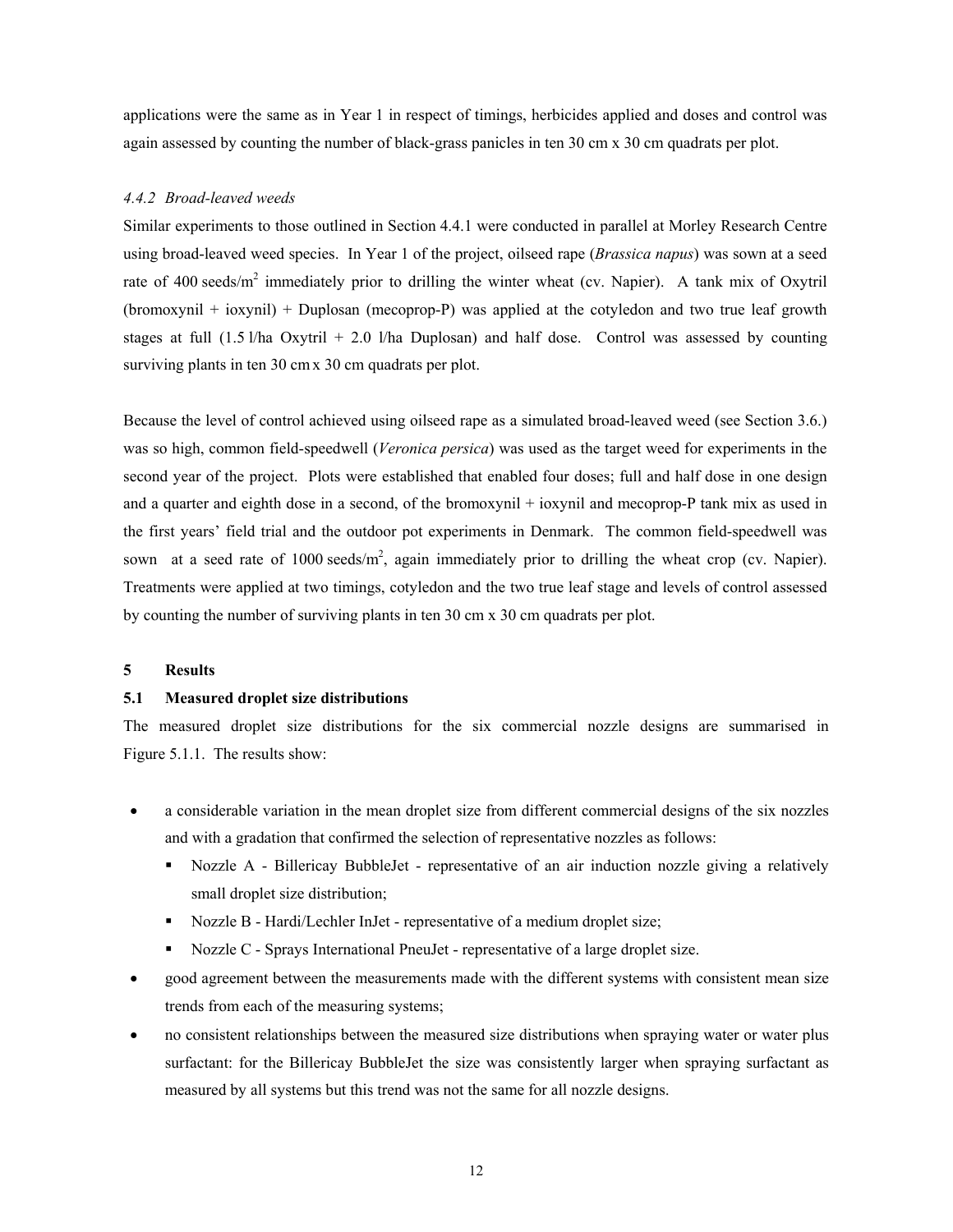**Figure 5.1.1. Mean measured droplet sizes (as Volume Median Diameter (VMD)) for six commercial designs of air induction nozzle ('02' size) spraying water and water plus a surfactant** 





Mean droplet sizes as expressed by the volume median diameter (VMD) for the grass weed herbicide mixtures sprayed through the three selected nozzles are shown in Figure 5.1.2. Sizes when spraying the nonionic surfactant give the expected range with VMD's of between 379 and 582 µm. When spraying water alone, mean sizes were reduced by some 15 µm for nozzles A and C but were higher for nozzle B. The result for nozzle B appears anomalous since it would be expected that the presence of a surfactant would increase the level of air included in the droplets. Droplet sizes when spraying all of the tank mixes were less than both the water and non-ionic surfactant cases and this is likely to be due to the presence of the oil emulsion in the spray liquid (Butler Ellis and Tuck, 2000). It is noticeable that the difference in droplet sizes from the two larger droplet size nozzles B and C is much less when spraying the tank mixes than with the non-ionic surfactant and water. The lack of differences in the measured sizes when spraying the different tank mixes indicates that selection of the specific nozzle will be more important than considerations relating to the detail of the tank mix.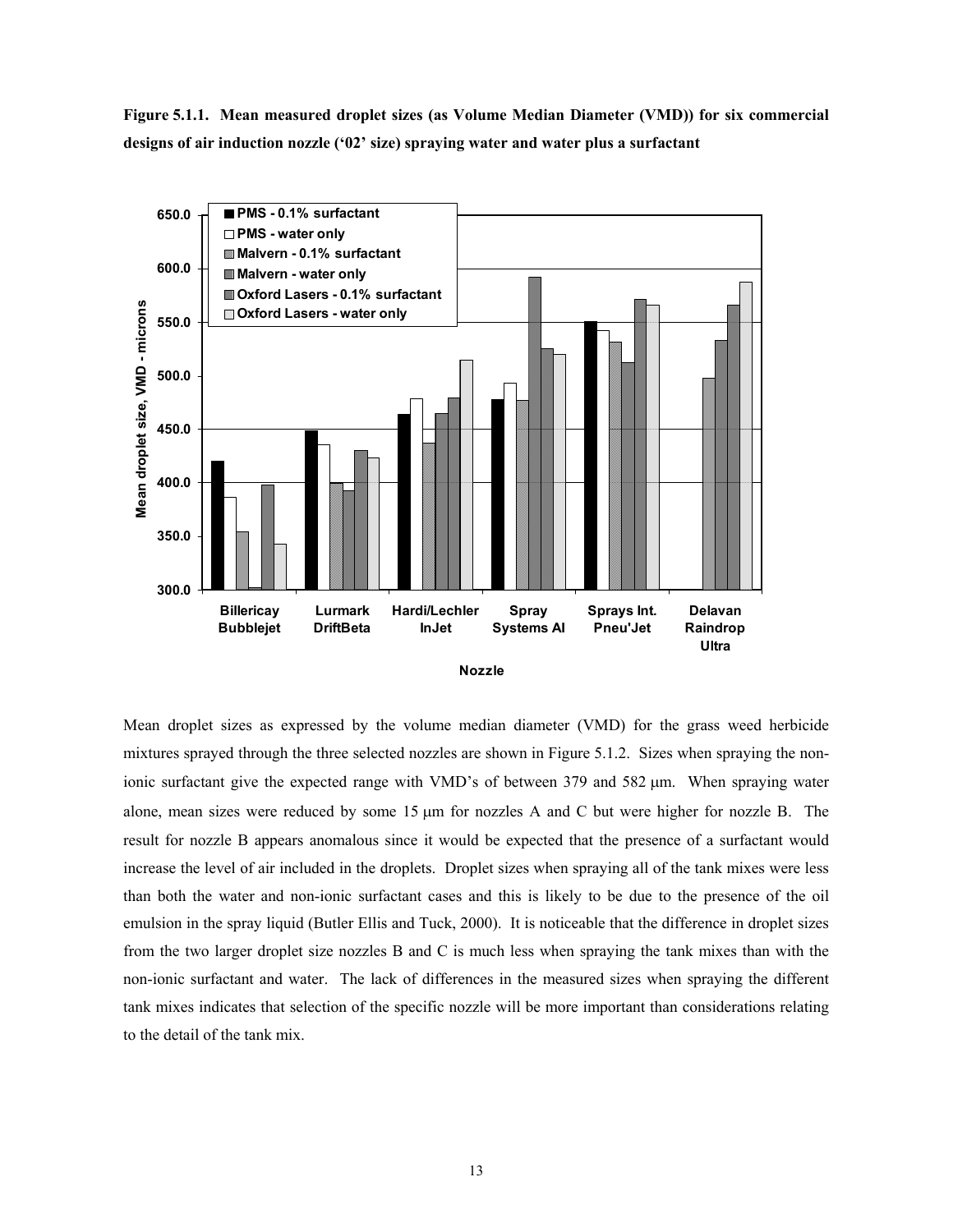**Figure 5.1.2. Mean measured droplet sizes for the three different air induction nozzles operating with tank mixes relevant to the treatment of grass weeds in cereal crops – nozzles operating at 0.8 l/min** 



Similar results were found when measuring the droplet size distributions for the tank mixes relevant to the treatment of broad-leaved weeds, see Figure 5.1.3. Here the small droplet sizes measured with tank mix 6 are particularly noticeable but no obvious reason for this could be established. Mean droplet sizes for the tank mixtures obtained with nozzle C tended to be slightly larger than with the grass weed herbicide mixtures and more variable from both nozzles B and C than when spraying the tank mixtures used in Figure 5.1.2.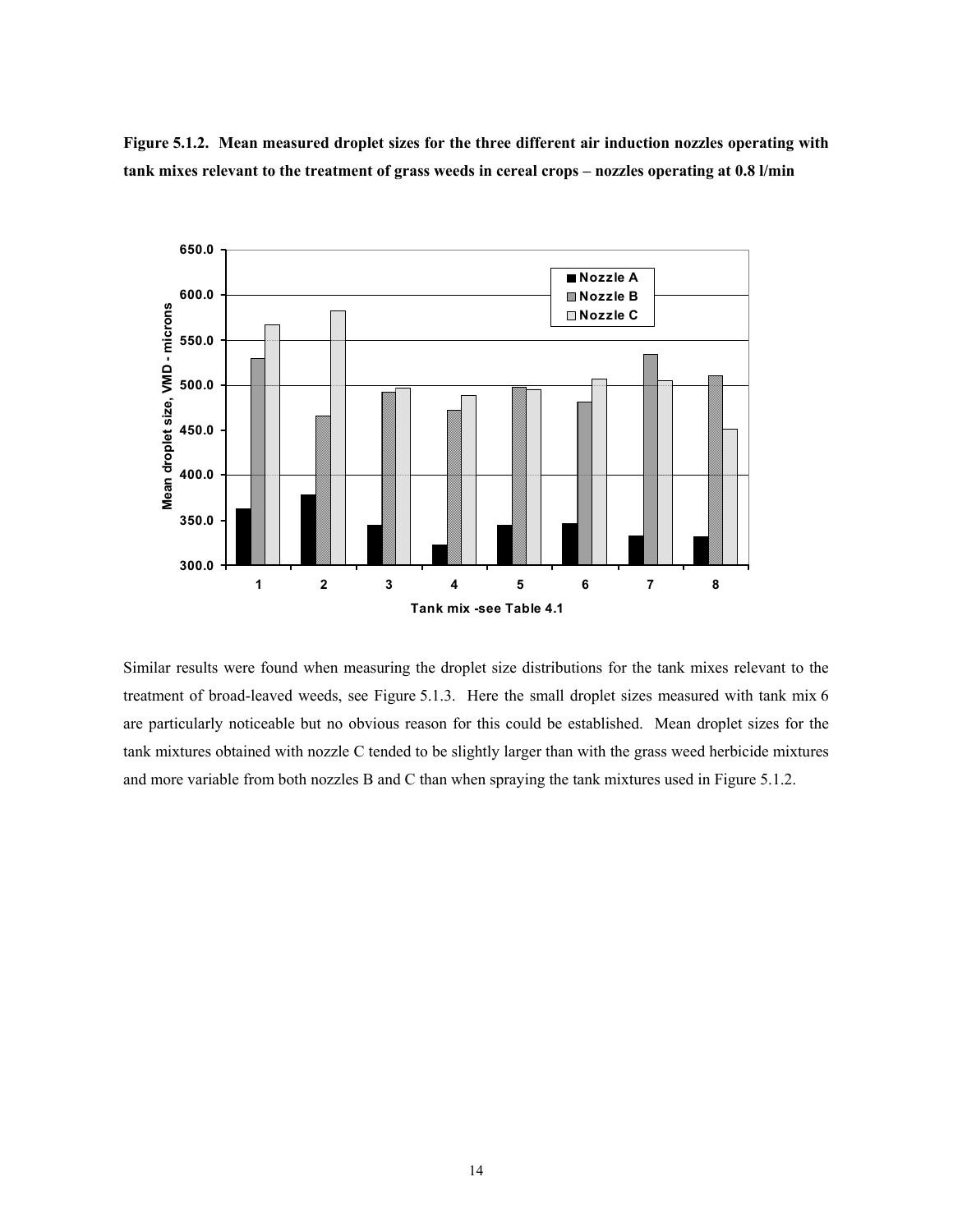**Figure 5.1.3. Mean measured droplet sizes for the three different air induction nozzles operating with tank mixes relevant to the treatment of broad-leaved weeds in cereal crops – nozzles operating at 0.8 l/min** 



#### **5.2 Visualisation of deposit distribution**

Examples of the spray deposits captured on horizontal difficult to wet targets are shown in Figure 5.2.1. It can be seen that the larger droplet size from the air induction nozzles may have implications for the distribution of deposits on target surfaces. The larger deposits from the air induction nozzles give increased areas between droplet deposits that could result in small targets getting very low or zero deposits.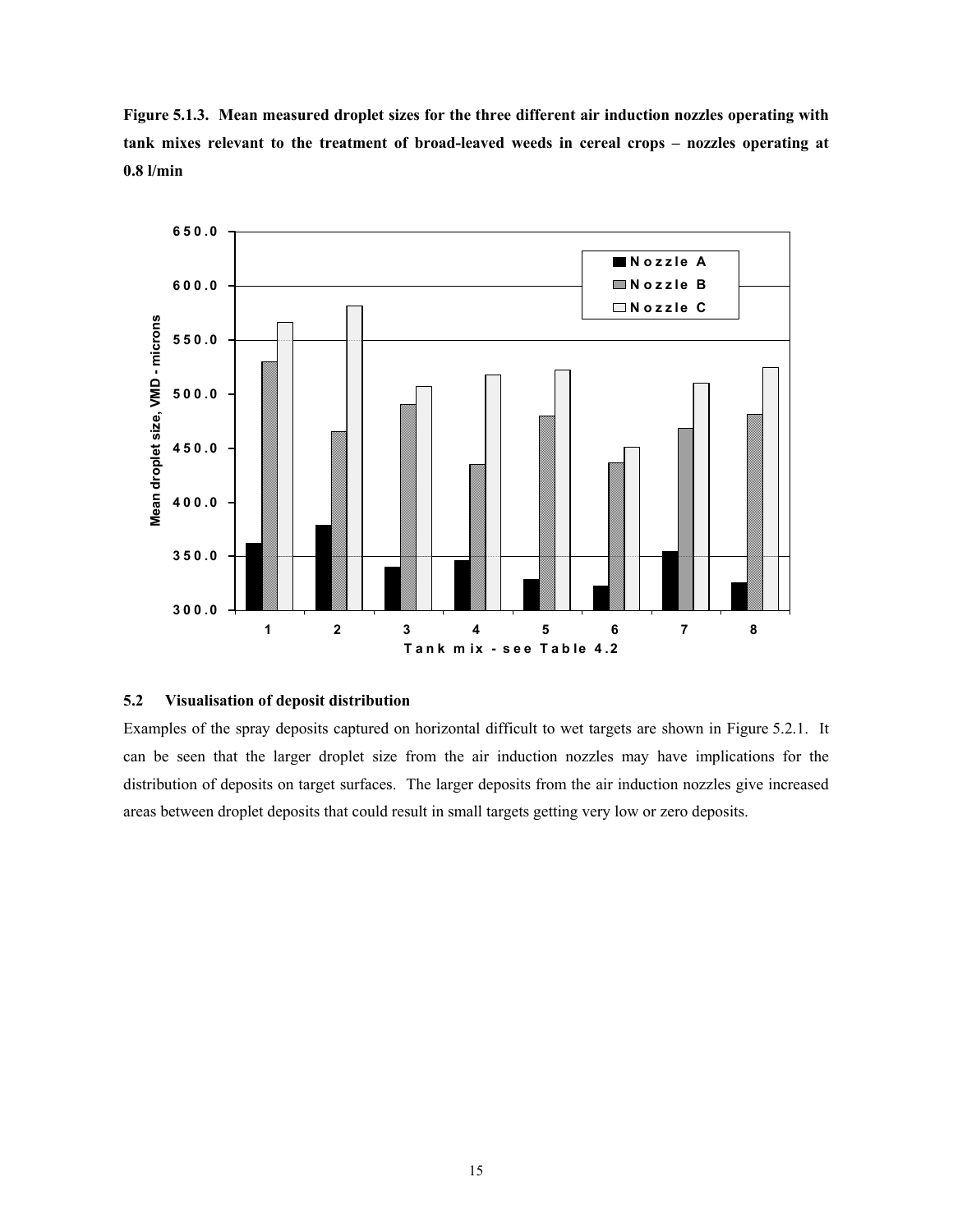**Figure 5.2.1. Deposit distributions collected on horizontal surfaces for the conventional nozzle (left), air induction nozzle A (centre) and air induction nozzle C (right)** 



While gaps in the deposit distribution leading to low or no deposit on small targets may be a factor influencing the efficacy obtained with air induction nozzles, the form of the deposit may also be an important factor. Differences in coverage are likely to influence uptake and such effects are likely to be more important with small targets and when herbicide performance may be compromised by low doses and or poor conditions for efficacy.

#### **5.3 Results obtained with the outdoor pot grown grass weed plants**

The results obtained when clodinafop-propargyl was applied to rye-grass (*Lolium perenne*) showed some small dependence on stage of growth (Figures 5.3.1 and 5.3.2) with the greatest responses at the 3-4 leaf stage in Year 1 (Figure 5.3.1) and at the 2 and 3 leaf stage in Year 2 (Figure 5.3.2) . It is likely that the lower activity at the earlier growth stage is due to reduced spray retention on the smaller more erect plants.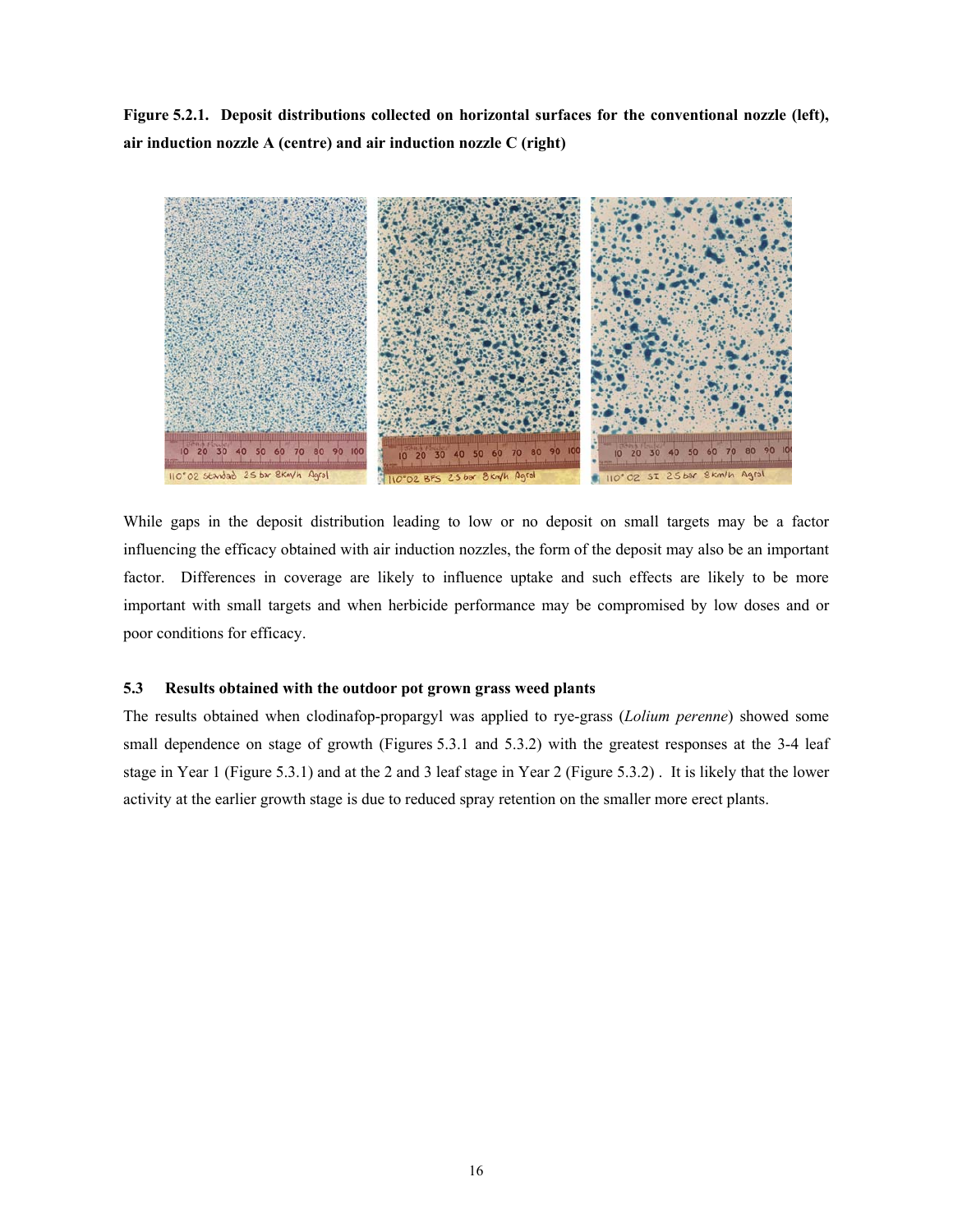Figure 5.3.1. Calculated ED<sub>90</sub> doses of clodinafop-propargyl (g a.i./ha) on rye-grass (*Lolium perenne*) **applied with different nozzles in Year 1 of the project** 



In Year 1 (Figure 5.3.1) the performance of the clodinafop-propargyl was significantly better when applied with the conventional flat nozzle than with the three air induction nozzles at all growth stages. In Year 2 (Figure 5.3.2) the conventional flat fan nozzle also gave the highest level of efficacy at all growth stages. There was a strong trend in the results from both years for the levels of efficacy to decline with increasing droplet size from the air induction nozzles.

The hypothesis that very small targets may be missed with air induction nozzles leading to lower overall performance of herbicides when applied through this type of nozzle at the early compared to later growth stages was not confirmed by these trials. If a minimum target size existed in these experiments it was at much later growth stage than anticipated. However, the reduced efficacy with the air induction nozzles was evidence that the form of the deposit based on the larger droplet sizes may have an adverse effect on product efficacy.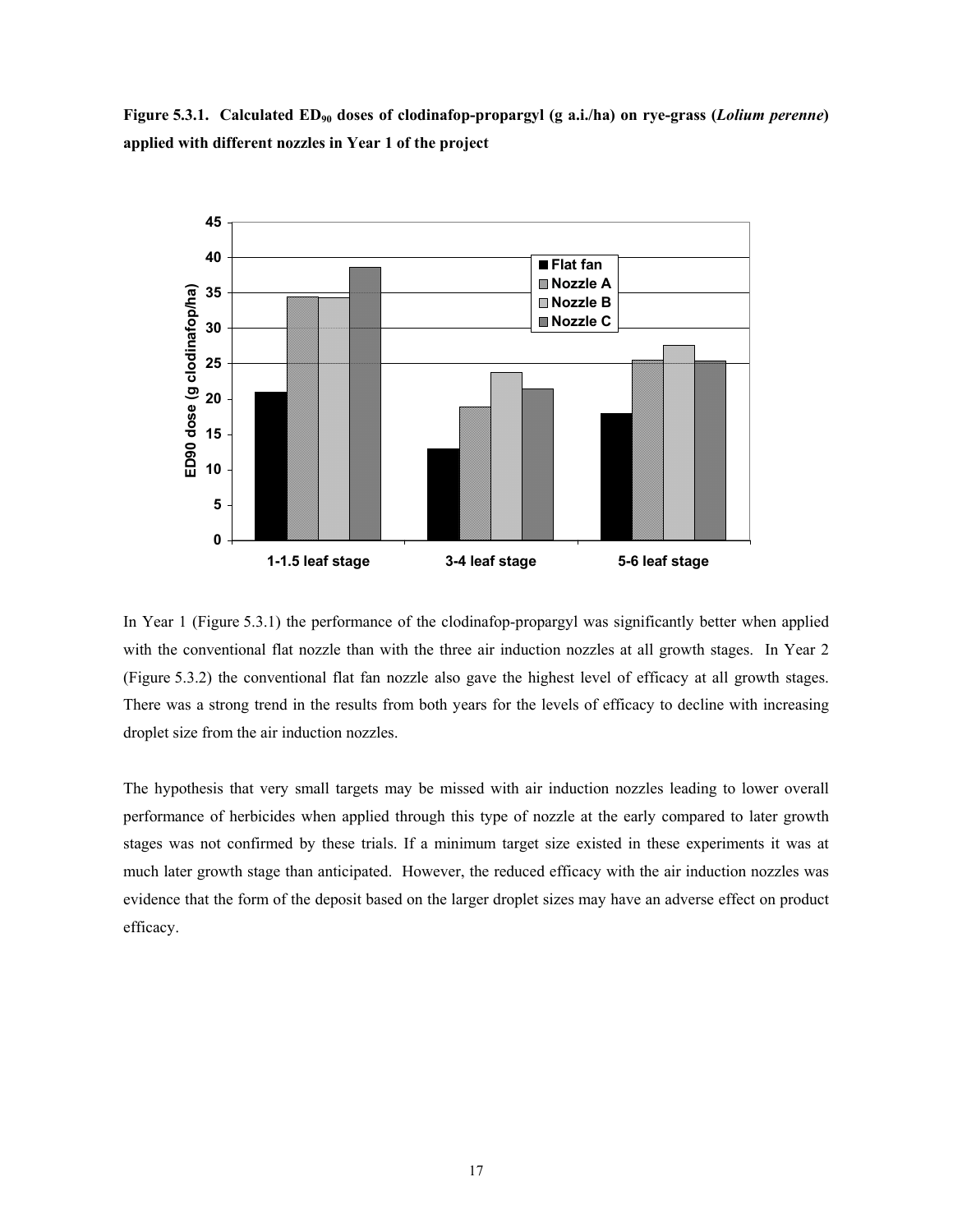Figure 5.3.2. Calculated ED<sub>90</sub> doses of clodinafop-propargyl (g a.i./ha) on rye-grass (*Lolium perenne*) **applied with different nozzles in Year 2 of the project** 



There was a difference in the  $ED_{90}$  values calculated from the experimental results obtained in the two years of the work. This probably relates to seasonal effects influencing plant growth and herbicide response characteristics.

The results obtained when Hawk (clodinafop-propargyl + trifluralin) was applied to black-grass (*Alopecurus myosuroides*) in Year 2 of the project are shown in Figure 5.3.3. At the early growth stages, no differences were found between nozzles while the conventional flat nozzle was superior to the air induction nozzles at the later growth stages. It is reasonable to assume that the performance of a residual herbicide like trifluralin is only weakly influenced by nozzle type in contrast to a foliar-acting herbicide like clodinafop-propargyl. Trifluralin contributes significantly to the overall effect at the early growth stages whereas clodinafoppropargyl is the most active component at the later growth stages and this may explain the lack of differences between the nozzles observed at the earliest growth in this experiment.

The application of clodinafop-propargyl to black-grass (*Alopecurus myosuroides*) in year 1 of the project gave responses that were relatively similar to those obtained when the same chemical was applied to ryegrass (*Lolium perenne*) (Figures 5.3.1 and 5.3.2) but with the decline in efficacy with increasing droplet size from the air induction nozzles more pronounced (see Figure 5.3.4). The highest level of efficacy at all growth stages was obtained with the conventional flat fan nozzle. There was a clear relationship between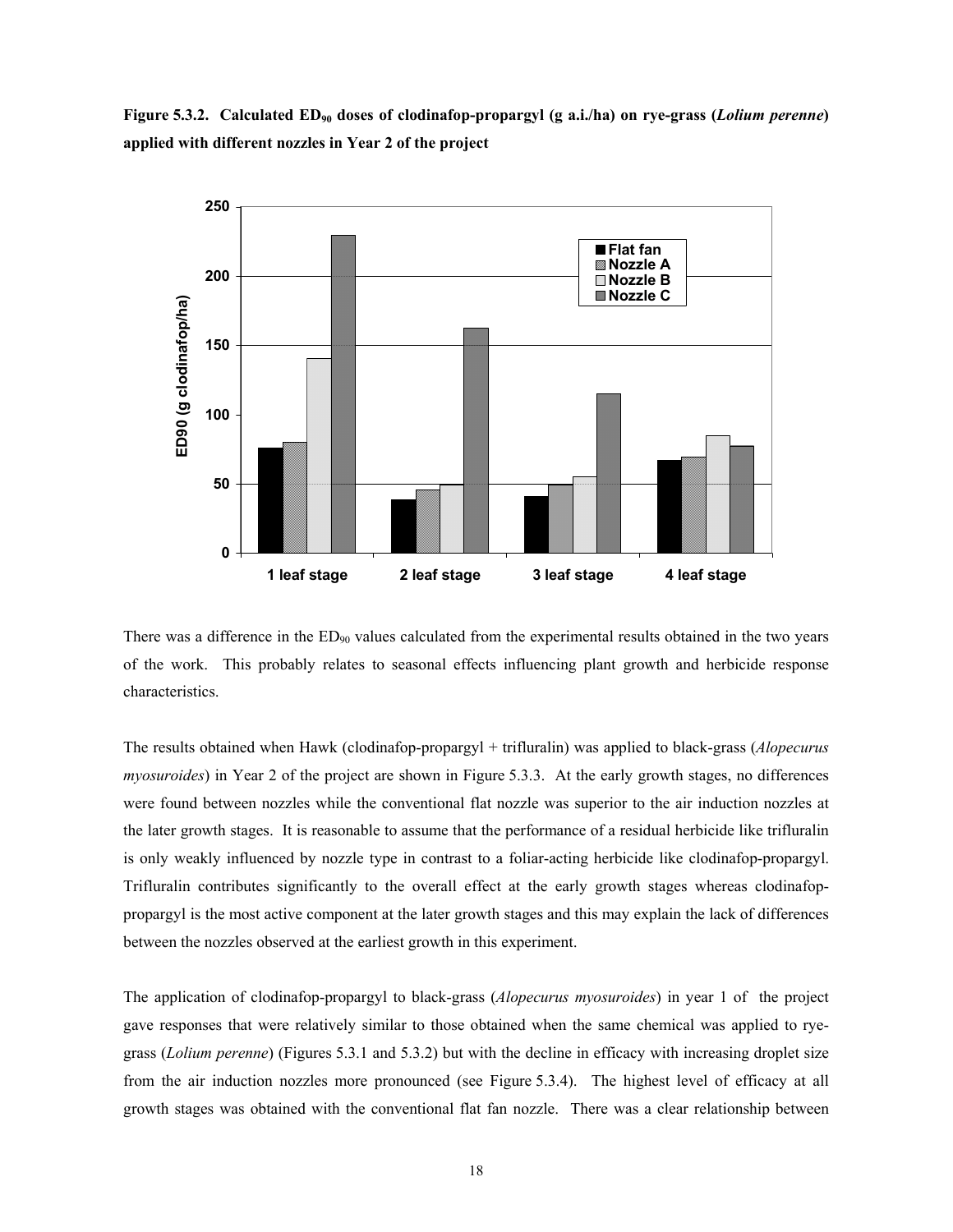droplet size and efficacy in this experiment and hence the highest efficacy being measured with the conventional nozzle design.

Figure 5.3.3. Calculated ED<sub>90</sub> doses of Hawk (clodinafop-propargyl + trifluralin) on black-grass **(***Alopecurus myosuroides)* **applied with different nozzles in Year 2 of the project** 

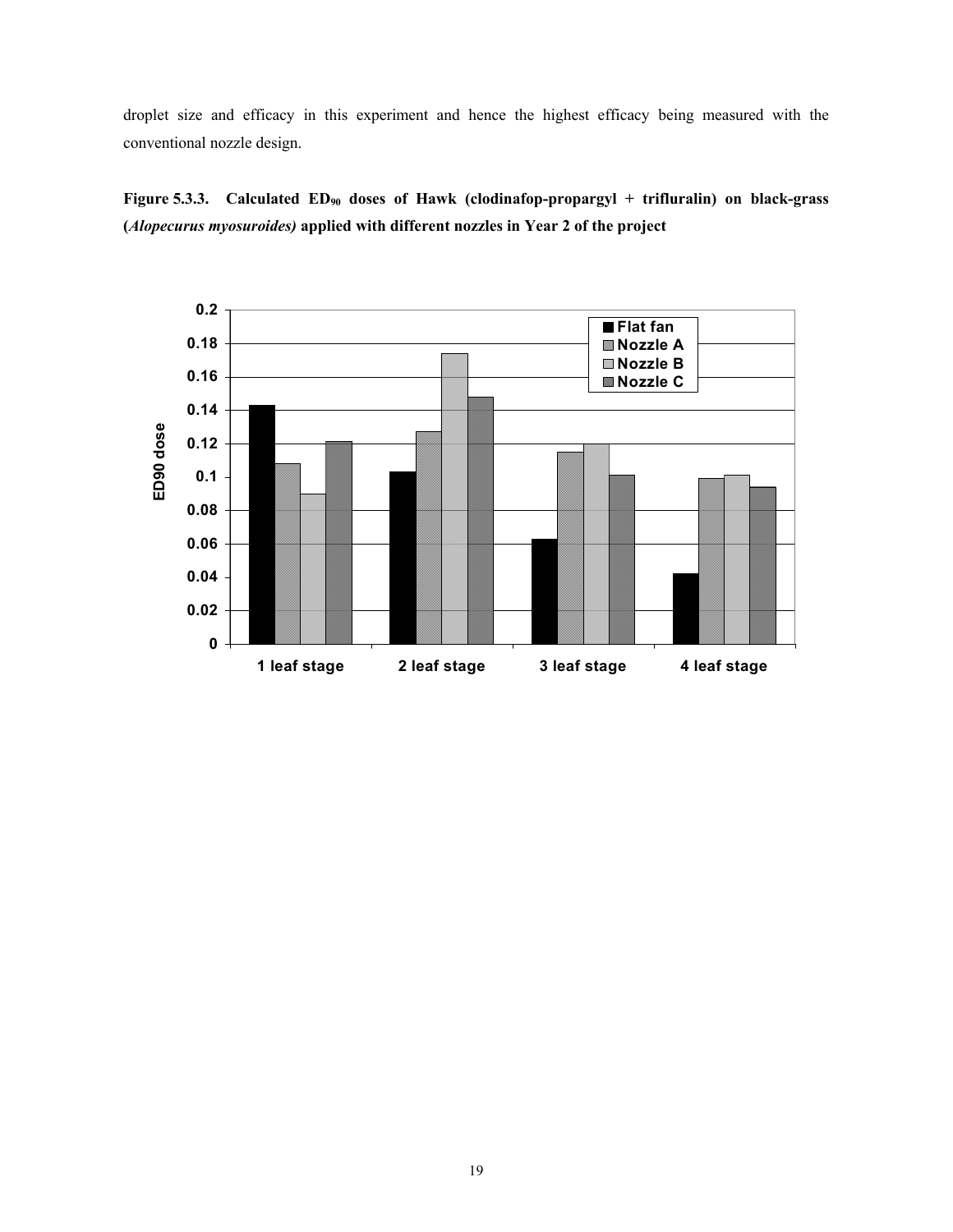Figure 5.3.4. Calculated ED<sub>90</sub> doses of clodinafop-propargyl (g a.i./ha) on black-grass (*Alopecurus myosuroides***) applied with different nozzles in Year 1 of the project** 



#### **5.4 Results obtained with the outdoor pot grown broad-leaved weeds**

Results when applying the bromoxynil + ioxynil plus mecoprop-P tank mix to the oilseed rape (*Brassica napus*) plants in the two years of the work are shown in Figures 5.4.1 and 5.4.2. The results showed similar trends for the two years, namely:

- a reducing level of efficacy with increasing stages of growth as expected;
- differences in efficacy levels between nozzles at the earliest (cotyledon) growth stage were erratic;
- the highest levels of efficacy were found with the conventional flat fan nozzle at the later stages of growth (2leaf stage and onwards) with efficacy from the air induction nozzles at these later growth stages tending to decline with increasing mean droplet size;
- if a minimum target size exists for optimum performance of air induction nozzles it is beyond the optimum time of herbicide application.

Experiments with oilseed rape (Figures 5.4.1 and 5.4.2) showed a reduced performance of the air induction nozzles at the later growth stages (the larger the droplet size the lower the efficacy) but surprisingly this was not found at the cotyledon stage. Oilseed rape plants at the cotyledon stage constitute a relatively large target size and, in contrast to the true leaves of oilseed rape, the cotyledon leaves are easy to wet and this may explain the unexpected results.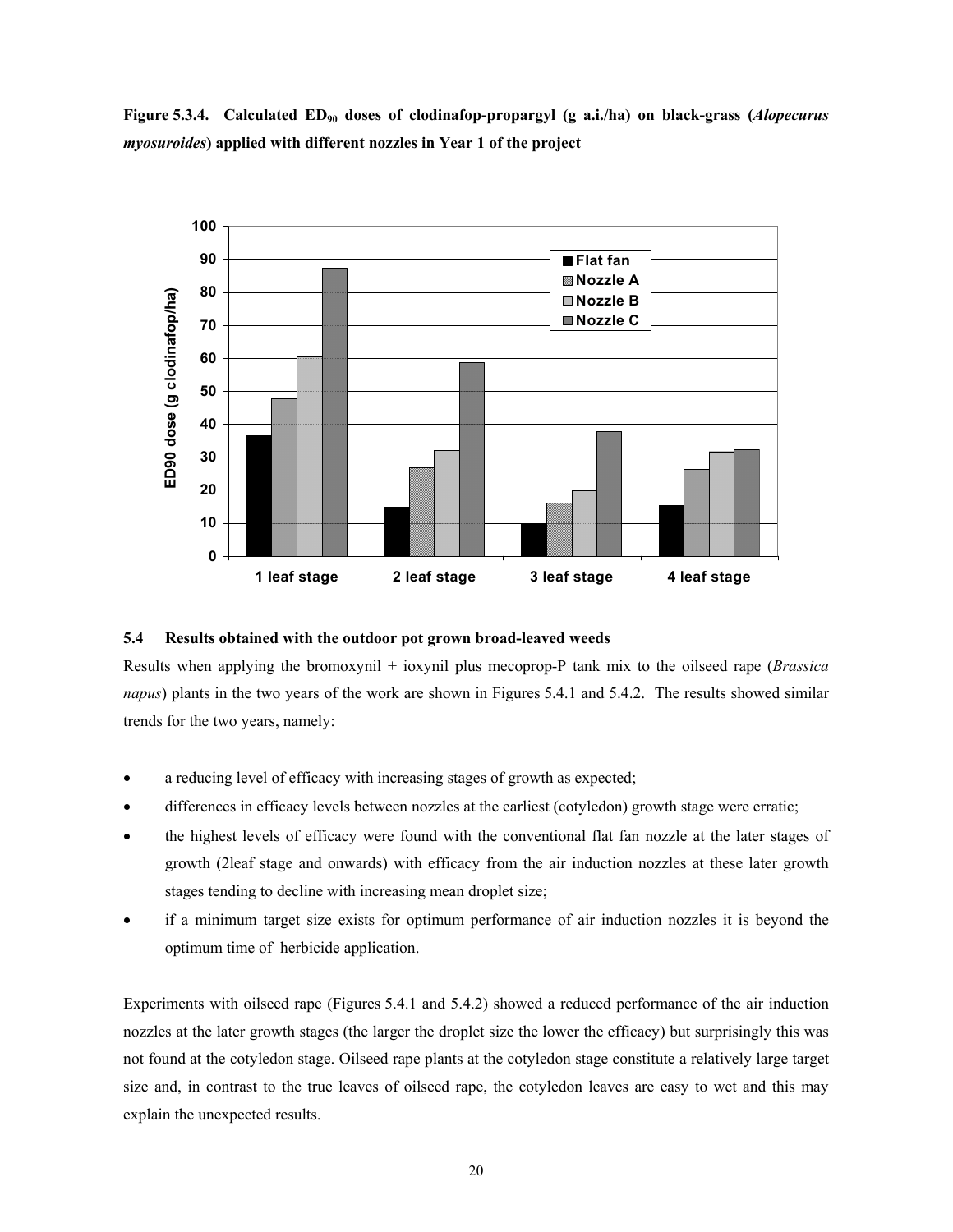Results obtained with the scentless mayweed (*Tripleurospermum inodorum*) target shown in Figures 5.4.3 and 5.4.4 again gave the highest level of efficacy with the conventional flat fan nozzle but less consistent trends with the air induction nozzles, even if the high ED<sub>90</sub> values at the four leaf stage measured with nozzles B and C in Year 2 (Figure 5.4.4) are not included in the analysis. There was some effect of stage of growth on the levels of efficacy measured but this was much less than in the case of the oilseed rape target. The results obtained in the two seasons work were in good agreement except for the two high  $ED_{90}$  values shown on Figure 5.4.4.

Experiments with common poppy (*Papaver rhoeas*) (Figure 5.4.5) also gave the highest level of efficacy with the conventional flat fan nozzle. There was some tendency for efficacy to be reduced in relation to mean droplet size for the air induction nozzles (reduced efficacy with the largest droplet sizes) particularly at the later stages of growth. There was also a tendency for efficacy to decline with increasing weed size as expected and again particularly for applications made with the air induction nozzles.

Figure 5.4.1. Calculated ED<sub>90</sub> doses (fraction of maximum dose) of the bromoxynil + ioxynil and **mecoprop-P tank mix applied to oilseed rape (***Brassica napus***) plants with different nozzles in Year 1 of the project** 

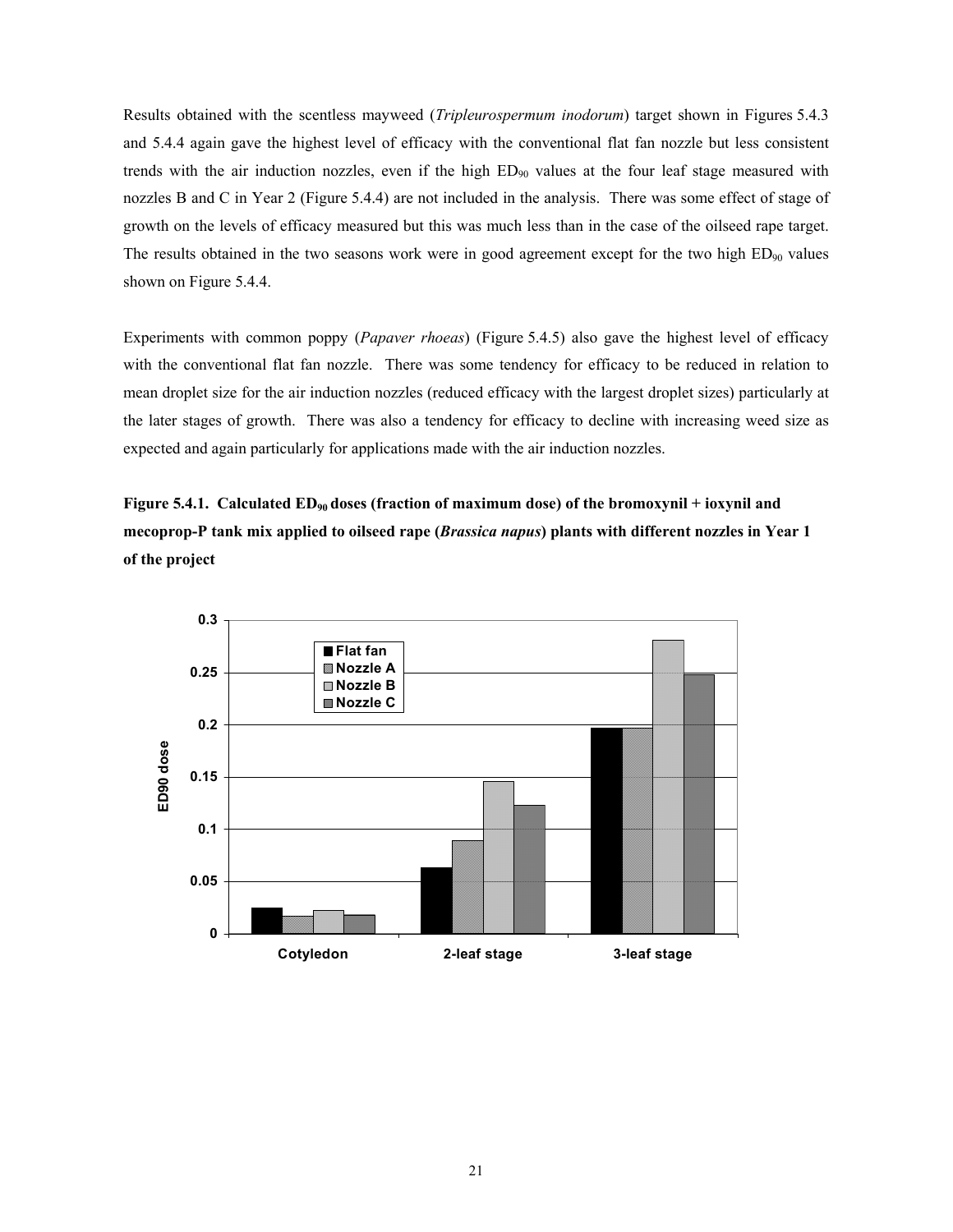Figure 5.4.2. Calculated ED<sub>90</sub> doses (fraction of maximum dose) of the bromoxynil + ioxynil and **mecoprop-P tank mix applied to oilseed rape (***Brassica napus***) plants with different nozzles in Year 2 of the project** 



Figure 5.4.3. Calculated ED<sub>90</sub> doses (fraction of maximum dose) of the bromoxynil + ioxynil and **mecoprop-P tank mix applied to scentless mayweed (***Tripleurospermum inodorum***) with different nozzles in Year 1 of the project** 

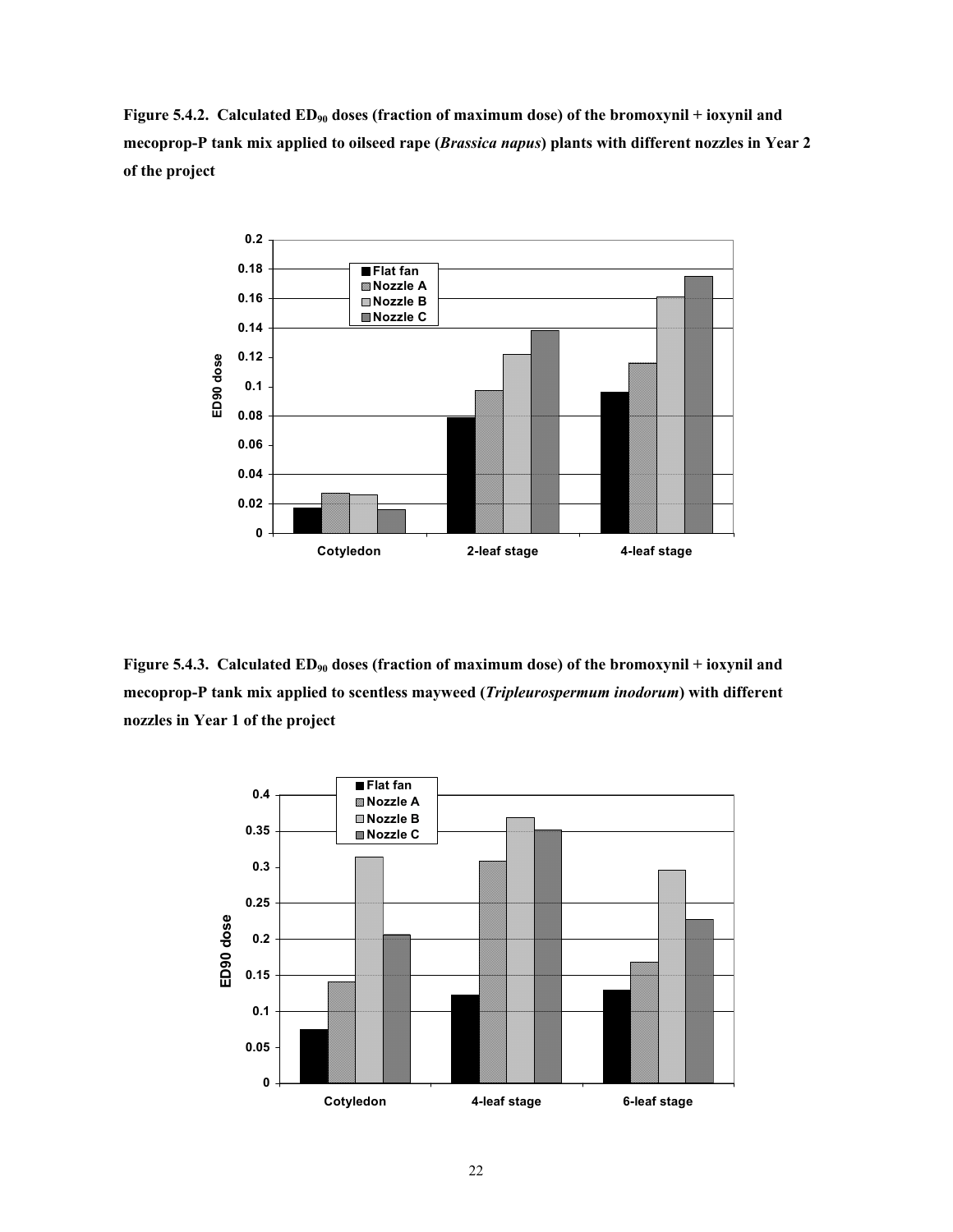Figure 5.4.4. Calculated ED<sub>90</sub> doses (fraction of maximum dose) of the bromoxynil + ioxynil and **mecoprop-P tank mix applied to scentless mayweed (***Tripleurospermum inodorum***) with different nozzles in Year 2 of the project** 



Figure 5.4.5. Calculated ED<sub>90</sub> doses (fraction of maximum dose) of the bromoxynil + ioxynil and **mecoprop-P tank mix applied to common poppy (***Papaver rhoeas***) with different nozzles** 

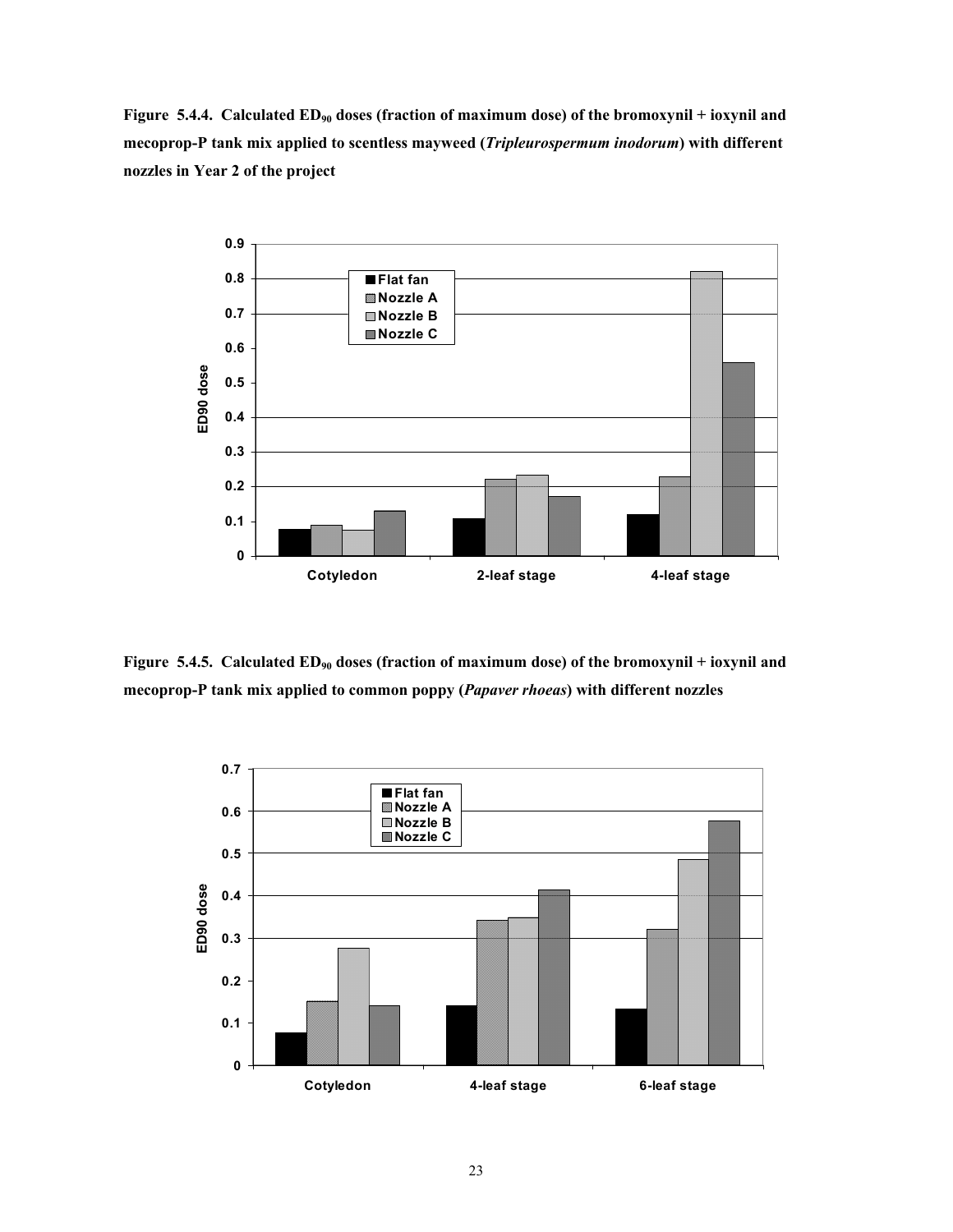#### **5.5 Field trials with grass weeds**

Figure 5.5.1 shows the levels of control of black-grass (*Alopecurus myosuroides*) achieved from the range of nozzles tested in the first year of the work. There was a trend for levels of control of black-grass to be higher when treated at the full dose of Hawk (clodinafop-propargyl + trifluralin) + Toil, when treated at the 1 leaf or 2-3 leaf stage of the black-grass, than compared to the reduced dose, and in some cases this was significant. Within each herbicide dose there was a trend for a greater reduction in black-grass panicles when black-grass was treated at the 2-3 leaf stage than at the 1 leaf stage and again in most cases this was significant. There was a trend for the greatest reduction in black-grass panicles to be achieved when the conventional flat fan nozzle was used and a fall off in control levels was observed when air induction nozzles were used.

Directly comparable results were obtained in the second year's field trial (Figure 5.5.2) giving increased confidence in generalising the results from these trials. The reduction in weed control observed with the air induction nozzles generally followed the same trends as the droplet size measurements with those nozzles producing the largest droplets giving the poorest control of the black-grass. The differences were more apparent when herbicide dose was reduced and/or black-grass were small when treatments were applied



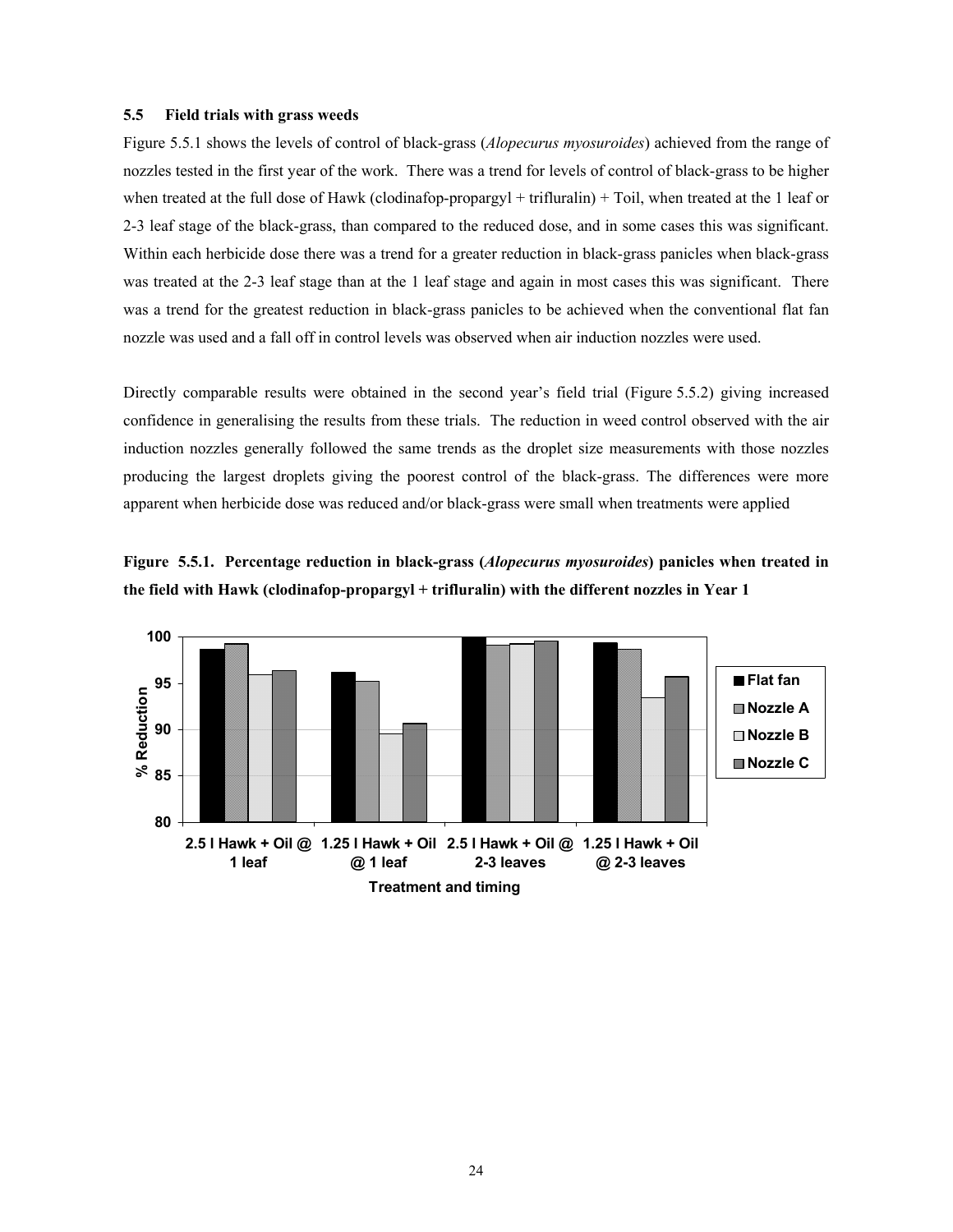



#### **5.6 Field trials with broad-leaved weeds**

Results from field experiments in the first year of the project in which oilseed rape (*Brassica napus*) as a simulated broad-leaved weed was treated with the bromoxynil + ioxynil plus mecoprop-P tank mix at full and half doses resulted in a complete kill of weeds for all of the nozzle treatments used.

Following discussions and consultations with other weed scientists, it was decided that the target weed in the second years trials should be common field-speedwell (*Veronica persica*) which offers a smaller weed target and that to maximise the opportunity to gain a discriminating result, four doses would be used. The results from these experiments presented in Figures 5.6.1. and 5.6.2. do not show the expected dose response characteristics at the two-leaf growth stage. At the cotyledon stage, levels of control declined with reducing dose as expected, with a tendency for a more rapid decline in control with the air induction nozzles giving the larger droplet sizes. The highest level of control was consistently achieved with the conventional flat fan nozzle at all doses. However, at the two leaf growth stages higher levels of control were apparently achieved at the quarter and eighth doses than at the full and half doses. As this appeared to be a possible mislabelling of treatments, detailed checks were made of these results but no error could be identified. Within any applied dose the conventional flat fan nozzle consistently gave the highest levels of control with the decline in control from the air induction nozzles being approximately in proportion to their measured mean droplet size.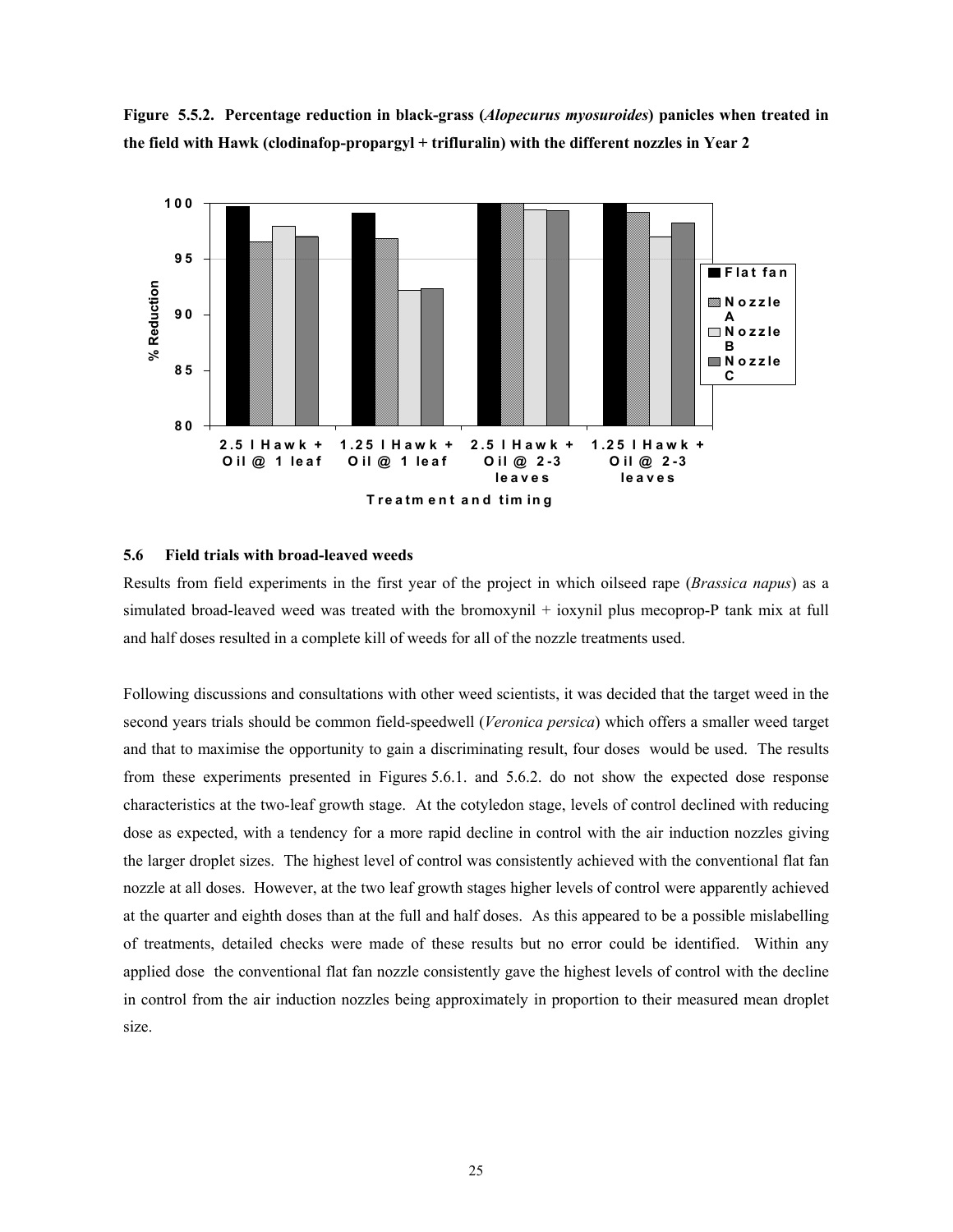**Figure 5.6.1. Percentage reduction of common field-speedwell (***Veronica persica***) when treated with bromoxynil + ioxynil and mecoprop-P tank mix at full and half dose using the different nozzles** 



**Figure 5.6.2. Percentage reduction of common field-speedwell (***Veronica persica***) when treated with bromoxynil + ioxynil and mecoprop-P tank mix at quarter and eighth doses using the different nozzles** 

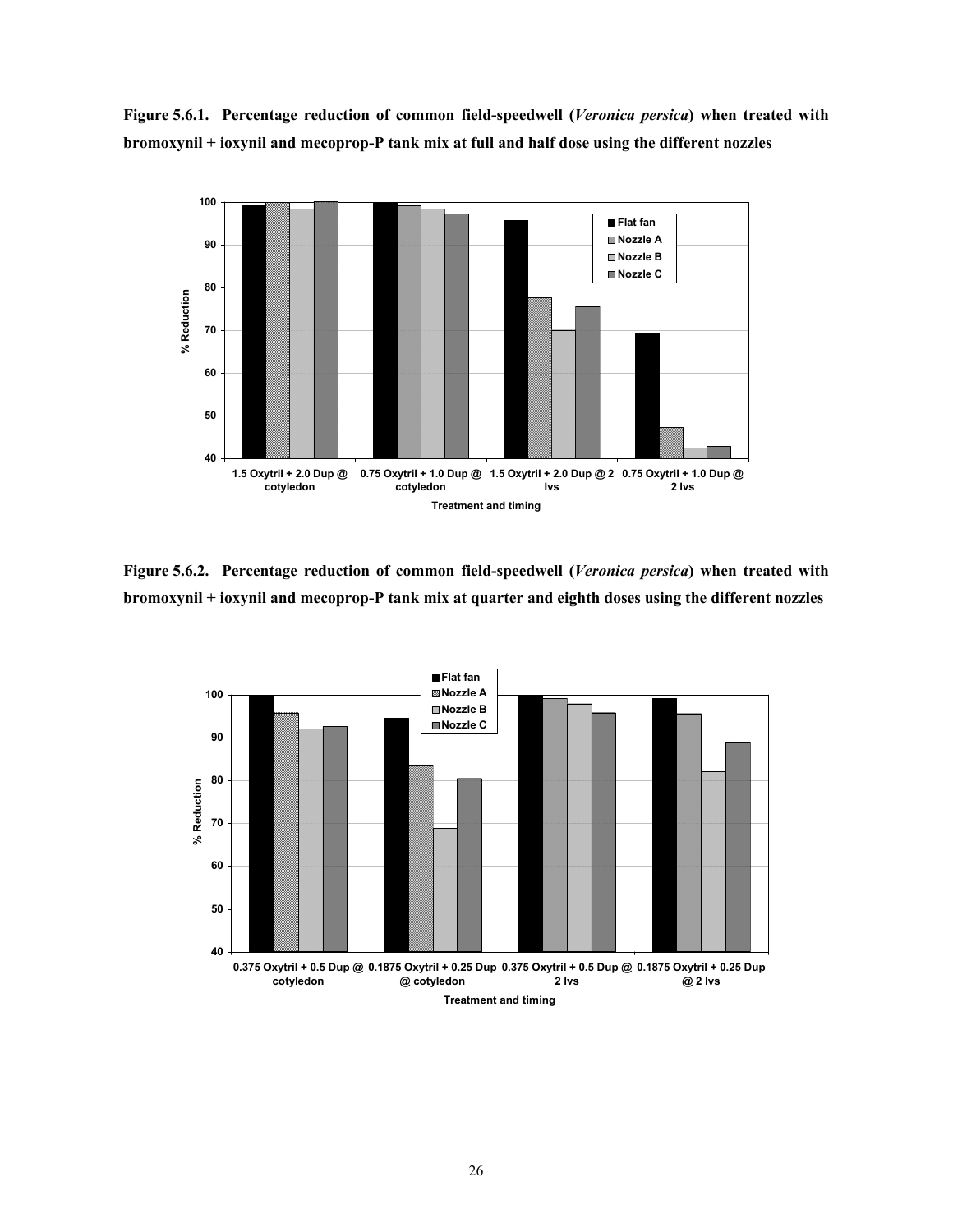#### **6. Discussion of Results**

#### **6.1 Measurement of droplet size distributions**

Results from the measurements of droplet size distributions from different commercial designs of air induction nozzle showed that mean sizes could vary by more than 50% and this is in agreement with results reported elsewhere (Miller and Butler Ellis, 2000; Piggott and Matthews, 1999). The same trends in droplet size distribution were observed with all of the three measuring systems. Reasonable agreement was expected between results obtained with the Oxford Lasers and Particle Measuring Systems instruments since the basic mode of operation (droplet imaging) was the same in both cases. It is encouraging to note that differences in the way that the two instruments take samples made little difference to the numerical values obtained for the mean droplet sizes measured. The Malvern Analyser operates on the basis of light scattering and there has been concern that the internal structures of droplets with air inclusions may influence the values obtained when measuring droplet size distributions from air induction nozzles with this instrument. The reasonable agreement between the numerical values obtained for the mean droplet sizes in the sprays from each of the commercial nozzles used in this study indicates that the Malvern Analyser can be used to measure droplet size distributions in the sprays from air induction nozzles with reasonable confidence over a range of relevant conditions.

It should be noted that the measurements made as part of work on this project used only the "02" nozzle size. Results of other work has shown that:-

- for air induction nozzles the relationships between nozzle size (flow rate at a given pressure) and droplet size distribution does not follow the same form as for conventional pressure nozzles; and therefore
- the ordering of nozzle designs at a given size based on droplet sizes does not necessarily mean that the same order will be found at a different size e.g. the order for the "02" size will not necessarily be the same as for the "04" size.

In many studies, including the one reported here, the Billericay BubbleJet has been shown to consistently produce a relatively small droplet size distribution. This was also the case when operating with the range of typical tank mixes used in this project. Differences between the droplet sizes from other designs of air induction nozzle have been less consistent over a range of sizes and the results from this study indicate that differences may also be reduced when operating with realistic tank mixes. The results from this study however indicate that nozzle selection is a more important variable influencing the droplet size from air induction nozzles than properties of the tank mix liquid.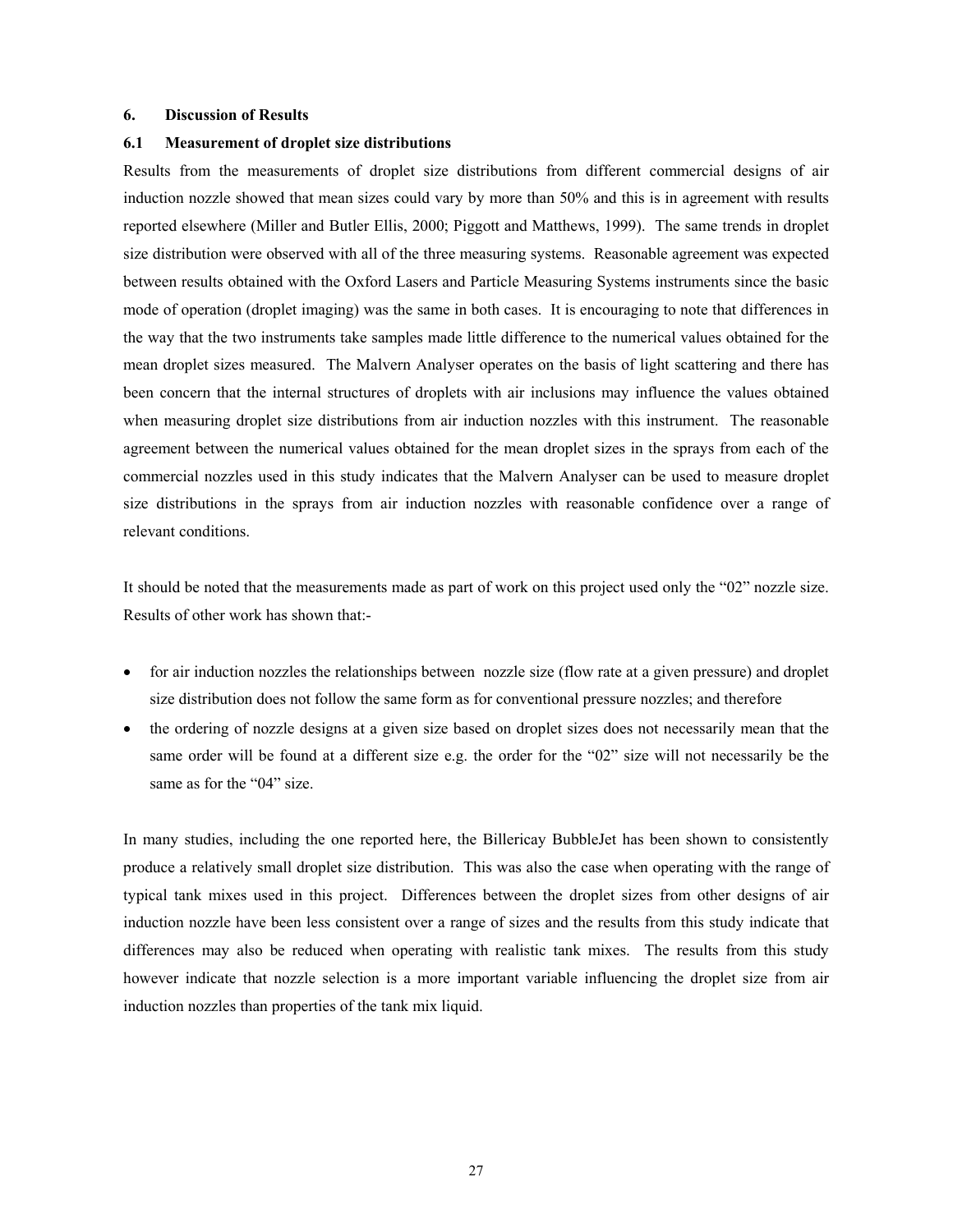#### **6.2 Effects on efficacy**

Results from both the pot studies and the field trials show that the use of air induction nozzles tends to reduce herbicide efficacy with the greatest reductions resulting from applications made with nozzles having the largest droplet size distribution. The original hypothesis implied that sprays having a large mean droplet size would risk achieving no droplet impact/retention on very small targets. The results from both the deposit visualisation study and pot/field trials indicate that in practical situations a very high proportion of targets receive some spray but the form of the deposit and/or the coverage from the sprays from air induction nozzles leads to a reduction in efficacy. Hence while target size is an issue, in practical situations it is unlikely that weed targets will be so small as to be completely missed by the spray.

Results from both the pot studies and the field trials with grass weed species showed that target size was important for sprays applied with both conventional and air induction nozzles. When spraying clodinafoppropargyl + trifluralin (Hawk) in the field trials, higher levels of efficacy were consistently observed at the 2- 3 leaf stage compared with the 1 leaf stage for all nozzle types and in both seasons (Figures 5.5.1 and 5.5.2). Equivalent results were also obtained in the pot experiments particularly when treating rye-grass with clodinafop-propargyl in years 1 and 2 of the project (Figs 5.3.1 and 5.3.2) and when treating black-grass with the same formulation (Figure 5.3.4) in year 1. This was considered to relate to the need to have an adequate area of foliage on target weed plants so as to collect at least the minimum dose of herbicide to give an efficacious effect of a formulation that has a predominately foliar mode of action.

The effects on efficacy of using air induction nozzles were not shown as clearly in the pot experiments in which black-grass was treated with clodinafop-propargyl  $+$  trifluralin – see Figure 5.3.3. This result was considered to relate to the mainly soil acting mode of action of the trifluralin component of the formulation as the pots were managed in such a way that maximised the soil action of trifluralin.

In the case of the broad-leaved weed targets, the effects on efficacy of using air induction nozzles to apply spray treatments was consistent with the grass weed observations – nozzles producing the largest droplet sizes also gave the largest reductions in efficacy. As with the grass weed targets, the difference between nozzles tended to be smaller in the field trials than in the pot experiments. With the broad-leaved weed targets the results showed that efficacy was generally higher when treating weeds at an early stage of growth for all types of nozzle. This may relate to the larger spray capture areas for broad-leaved weeds, even when weeds are small, compared with grass weeds.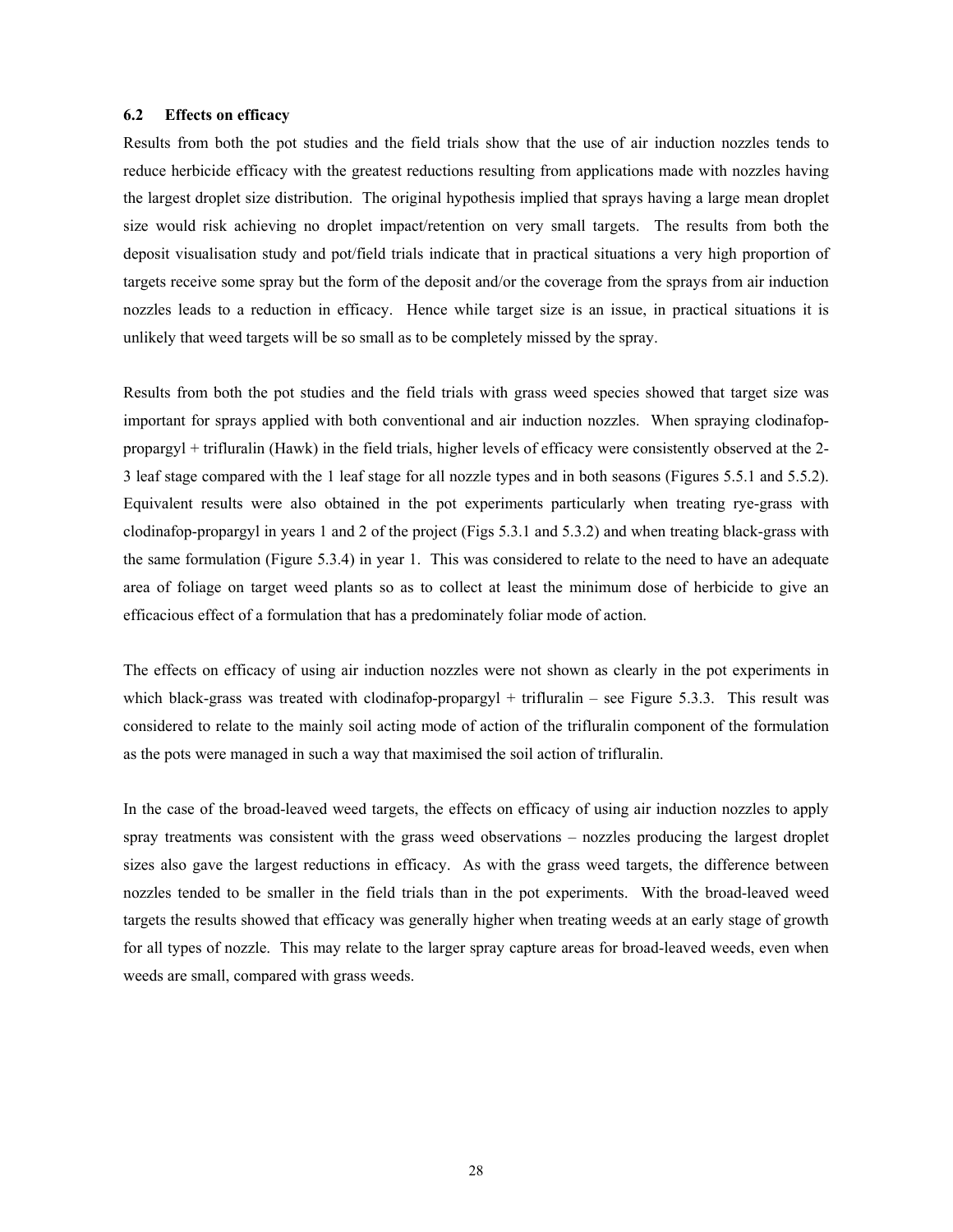#### **6.3 Practical implication arising from the work**

Results from the study suggest that when spraying grass weed targets in conditions where good control of drift is required, then the use of an air induction nozzle generating a relatively small droplet size distribution will provide a good practical compromise between efficacy and drift control.

An important driver for the work conducted as part of this project was the extent to which air induction nozzles could be used to control drift without risks to product efficacy. It has been recognised that assessing the likely effects on efficacy of using air induction nozzles based only on a measure of the mean droplet size distribution may lead to conclusions that would discourage the use of this nozzle type and hence not fully utilise the drift reducing capability of the nozzle design. Previous published data relating to the performance of air induction nozzles in terms of efficacy had shown levels of control that were higher than would have been expected from conventional nozzles delivering the same droplet size but with little evidence of substantial differences between different commercial nozzle designs. It was therefore proposed (Miller *et al.,* 2002) that all sprays with air included droplets be classified as medium in the International/BCPC spray and nozzle classification scheme providing that at least 10% of the spray volume was air when measured using defined procedures. All of the air induction nozzles used in this study would have been classified as medium if the proposals outlined by Miller *et al*., (2002) had been adopted.

The relatively robust differences in product efficacy between applications with different commercial designs of air induction nozzle found in this study and the good correlation between measured droplet sizes and efficacy suggests that there is a need to provide users with information relating to the droplet size distribution generated by different designs of air induction nozzle. Currently there is no agreed or standardised way that this can be done. Information in the Nozzle Guide published by HGCA (2002) gives only a single category for air induction nozzles. Information relating to the ability of such nozzle designs to control spray drift can be deduced from details of the nozzle conditions qualifying for LERAP Low Drift star ratings and this information is available on a web-site maintained by the Pesticides Safety Directorate. Work reported by Butler-Ellis *et al.,* (2002) indicated that there was a good correlation between the risk of drift and the droplet size distribution for this nozzle design. However, there is unlikely to be adequate data from the LERAP Low Drift Star rating listing that could provide an improved basis for nozzle selection balancing drift control and product efficacy for defined target situations. In seeking to define methods to provide the user with further information relating to the performance of different designs of air induction nozzle it will be important to balance the increasing complexity of nozzle selection with simplicity such that systems are easily understood and used. As for all nozzle classification issues, it will be necessary to define both how data is obtained and presented to the user.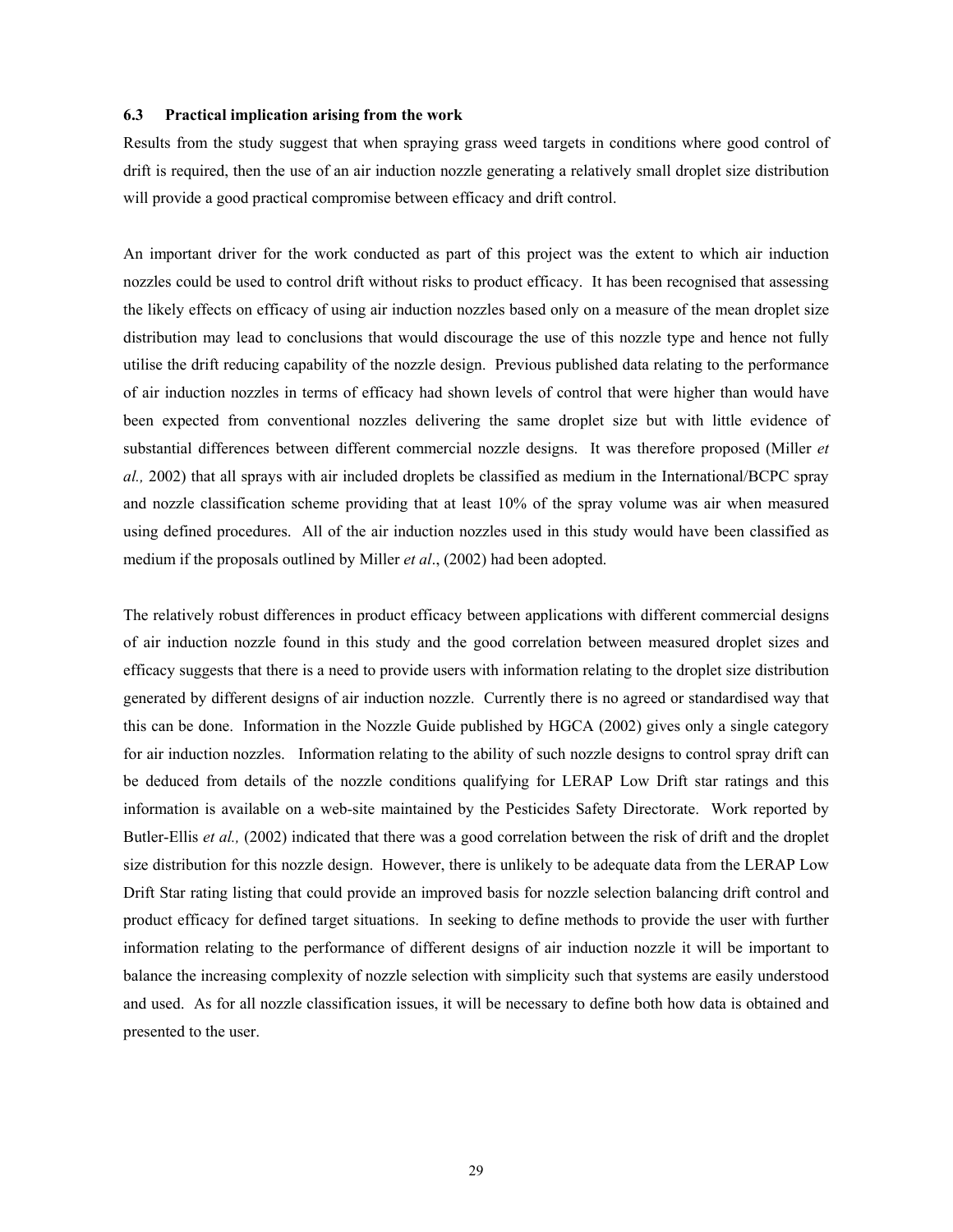#### **7 Conclusions**

- (i) Different commercial designs of the same size of air induction nozzle give different droplet size distributions: the Billericay "BubbleJet" consistently gave the smallest size of air included droplet with nozzles from Sprays International and Delavan giving the largest sizes for the "02" nozzle size.
- (ii) Different methods of measuring the droplet size distributions from air induction nozzles gave good agreement despite the different operating principles and sampling methods of the instruments used. For the "02" size of air induction nozzle, the following were selected as representative for this study:
	- Billericay "BubbleJet" giving a relatively small droplet size.
	- Hardi "InJet" giving a medium droplet size.
	- Sprays International "PneuJet" giving a relatively large droplet size.
- (iii) Differences in droplet size when spraying different tank mixes representative of treating grass and broad-leaved weeds were small: the use of realistic tank mixes tended to reduce differences between droplet sizes from different nozzles particularly for the nozzles producing the larger droplet sizes.
- (iv) Results from both pot experiments and field trials showed that for both grass and broad-leaved weed targets, air induction nozzles tended to give a reduced level of efficacy with the greatest reductions in efficacy relating to the use of nozzles creating the larger droplet sizes. Differences in efficacy between nozzles were generally consistent over most of the experimental work conducted as part of this project.
- (v) When treating grass weed targets the highest levels of efficacy were found at the 2-3 leaf stage for all nozzle designs. It is likely that the small leaf areas at the one leaf growth stage limited the interception and capture of the applied spray. For broad-leaved weeds efficacy was consistently higher when treating at the earliest stages of growth owing to them offering a larger target than grass weeds even when weeds are small.
- (vi) The differences in the level of efficacy from different designs of air induction nozzle suggests that there is a need to give users more information about the droplet sizes generated by the different designs. Selection of an air induction nozzle giving a relatively small size of air included droplet may often be a suitable compromise between efficacy and drift control when treating grass weed targets at the 2-3 leaf growth stage. More information is required before a similar conclusion can be made for broad-leaved weeds.

#### **Acknowledgements**

Thanks are due to staff members at each of the three research organisations where this work was conducted.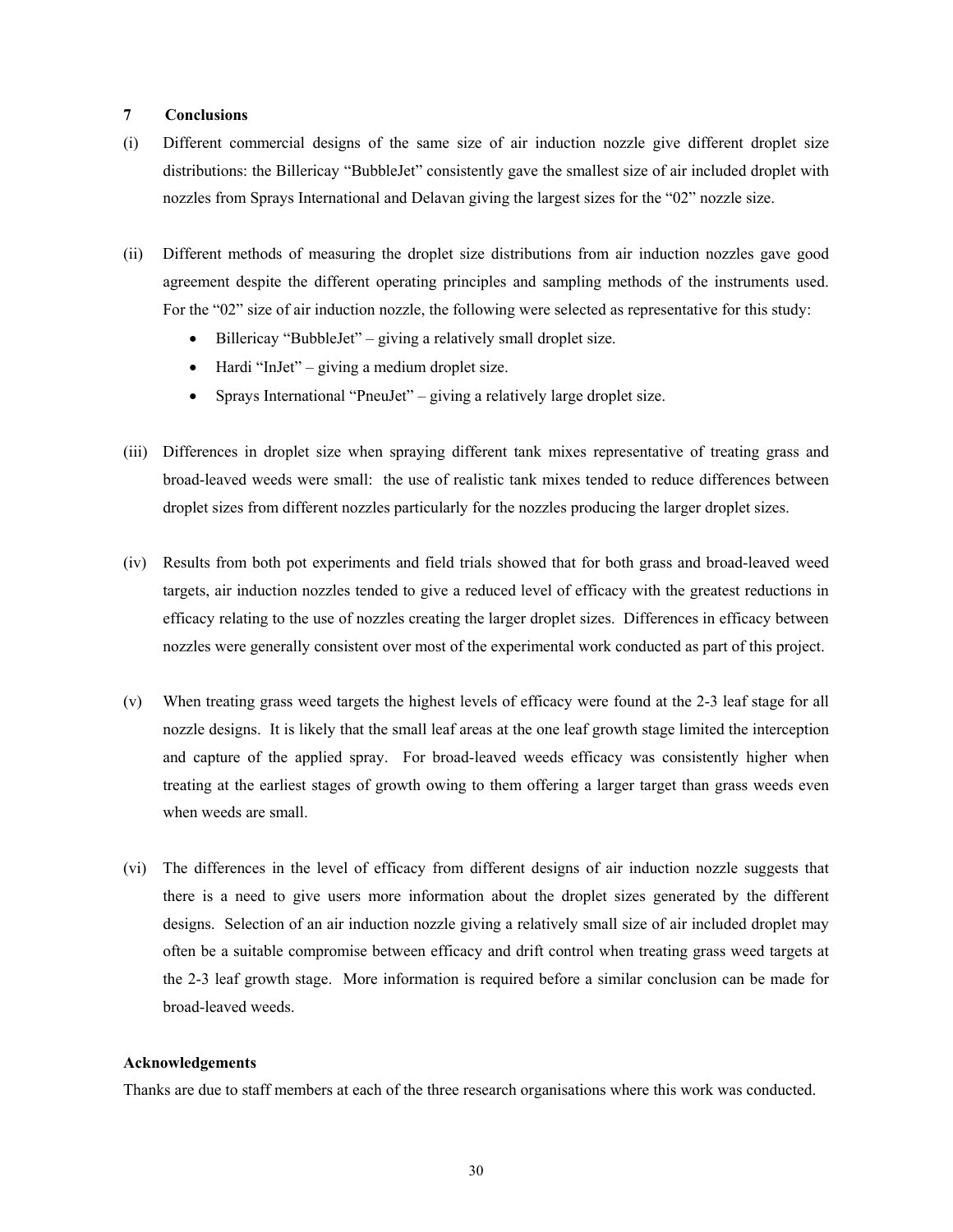#### **References**

Butler Ellis, M.C.; Bradley, A.: Tuck,C.R. (2001). The characteristics of sprays produced by air induction nozzles. *Proceedings, The BCBC Conference – Weeds,* 665-670.

Butler Ellis, M.C., Tuck, C.R. (2000). The variation in the characteristics of air-included sprays with adjuvants. *Aspects of Applied Biology*, **57**, Pesticide Application, 155-162.

Butler Ellis, M.C., Swan, T.B., Miller, P.C.H., Waddelow, S., Bradley, A. (2002). Factors affecting the spray characteristics and drift performance of air induction nozzles. *Biosystems Engineering*, **82**(3), 289- 296.

Cawood, P.N., Robinson, T.H., Whittaker, S. (1995). An investigation of alternative application techniques for the control of black-grass. *Proceedings of the Brighton Crop Protection Conference - Weeds*, 521-528.

Combellack, J.H.; Miller, P.C.H. (2001). Effect of adjuvants on spray pattern and the volume of air inducted by selected nozzles. *Proceedings, Sixth International Syposium on Adjuvants for Agrochemicals* (ed. H.de Ruiter), 557-562 .

Combellack, J.H., Miller, P.C.H.; Tuck, C.R.; Christian, C.B. (2002). Some performance characteristics of a novel design of twin-fluid nozzle. *Aspects of Applied Biology*, 66, International Advances in Pesticide Application, 237-243.

HGCA Nozzle Guide (2002). HGCA, Caledonia House, 223 Pentonville Road, London, N1 9HJ.

Jensen, P.K. (1999). Herbicide performance with low volume low-drift and air-inclusion nozzles. *Proceedings of The BPC Conference - Weeds*, 453-460.

Miller, P.C.H., Lane, A.G. (1999). Relationship between spray characteristics and drift risk into field boundaries of different structure. *Aspects of Applied Biology*, **54**, Field margins and buffer zones: ecology, management and policy, 45-51.

Miller, P.C.H., Butler Ellis, M.C. (2000). Effects of formulation on spray nozzle performance for applications from ground-based boom sprayers. *Crop Protection*, **19**, 609-615.